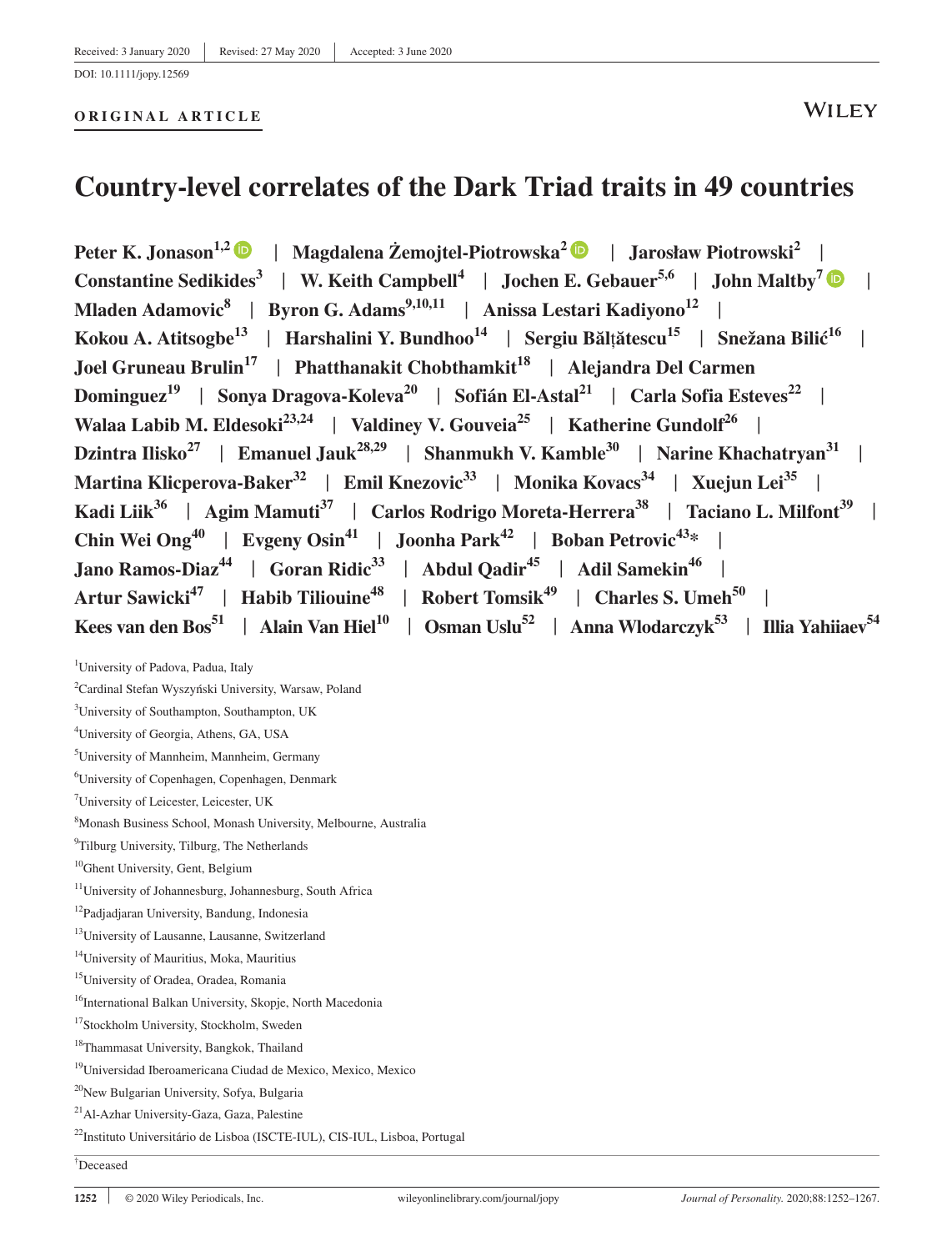24Al-Jouf University in Saudi Arabia, Sakaka, Saudi Arabia

25Federal University of Paraiba, Paraiba, Brazil

<sup>26</sup>Montpelier Business School, Montpelier, France

27Daugavpils University, Daugavpils, Latvia

28Technische Universitat Dresden, Dresden, Germany

29University of Graz, Graz, Austria

30Karnatak University, Dharwad, Karnataka, India

31Yerevan State University, Yerevan, Armenia

<sup>32</sup>Czech Academy of Sciences, Praha, Czech Republic

<sup>33</sup>International University of Sarajevo, Sarajevo, Bosnia and Herzegovina

34ELTE Eötvös Loránd University, Budapest, Hungary

35Lingnan Normal University, Lingnan, China

36Tallinn University, Talinn, Estonia

37Mother Teresa University, Skopje, North Macedonia

38Pontificia Universidad Católica del Ecuador, Ambato, Ecuador

39Victoria University of Wellington, Wellington, New Zealand

40Bangor University, Bangor, UK

41National Research University Higher School of Economics, Moscow, Russia

42Nagoya University of Commerce and Business School, Nagoya, Japan

<sup>43</sup>Institute for Criminological and Sociological Research, Belgrade, Serbia

44Universidad de Ciencias y Humanidades, Lima, Peru

45Independent Researcher, Islamabad, Pakistan

46S. Toraighyrov Pavlodar State University, Pavlodar, Kazakhstan

47University of Gdansk, Gdansk, Poland

48University of Oran, Oran, Algeria

49Research Institute for Child Psychology and Pathopsychology, Nitra, Slovakia

50College of Medicine, University of Lagos, Lagos, Nigeria

51Utrecht University, Utrecht, The Netherlands

52Sakarya University, Sakarya, Turkey

53Universidad Catolica del Norte, Antofagasta, Chile

54Taras Shevchenko National University of Kyiv, Kyiv, Ukraine

#### **Correspondence**

Magdalena Żemojtel-Piotrowska, Institute of Psychology, Cardinal Stefan Wyszyński University, Woycickiego 1/3 Street, 01-938 Warsaw, Poland. Email: [m.zemojtel-piotrowska@uksw.](mailto:m.zemojtel-piotrowska@uksw.edu.pl) [edu.pl](mailto:m.zemojtel-piotrowska@uksw.edu.pl)

**Present address** Taciano L. Milfont, The University of Waikato, Hamilton, New Zealand

#### **Funding information**

The Czech Academy of Sciences, Grant/ Award Number: RVO 68081740; Grantová Agentura České Republiky, Grant/Award Number: #15-11062S; John Templeton

#### **Abstract**

**Objectives:** The Dark Triad traits (i.e., narcissism, psychopathy, Machiavellianism) capture individual differences in aversive personality to complement work on other taxonomies, such as the Big Five traits. However, the literature on the Dark Triad traits relies mostly on samples from English-speaking (i.e., Westernized) countries. We broadened the scope of this literature by sampling from a wider array of countries. **Method:** We drew on data from 49 countries  $(N = 11,723; 65.8\%$  female;  $Age_{Mean} = 21.53$ ) to examine how an extensive net of country-level variables in economic status (e.g., Human Development Index), social relations (e.g., gender equality), political orientations (e.g., democracy), and cultural values (e.g., embeddedness) relate to country-level rates of the Dark Triad traits, as well as variance in the magnitude of sex differences in them.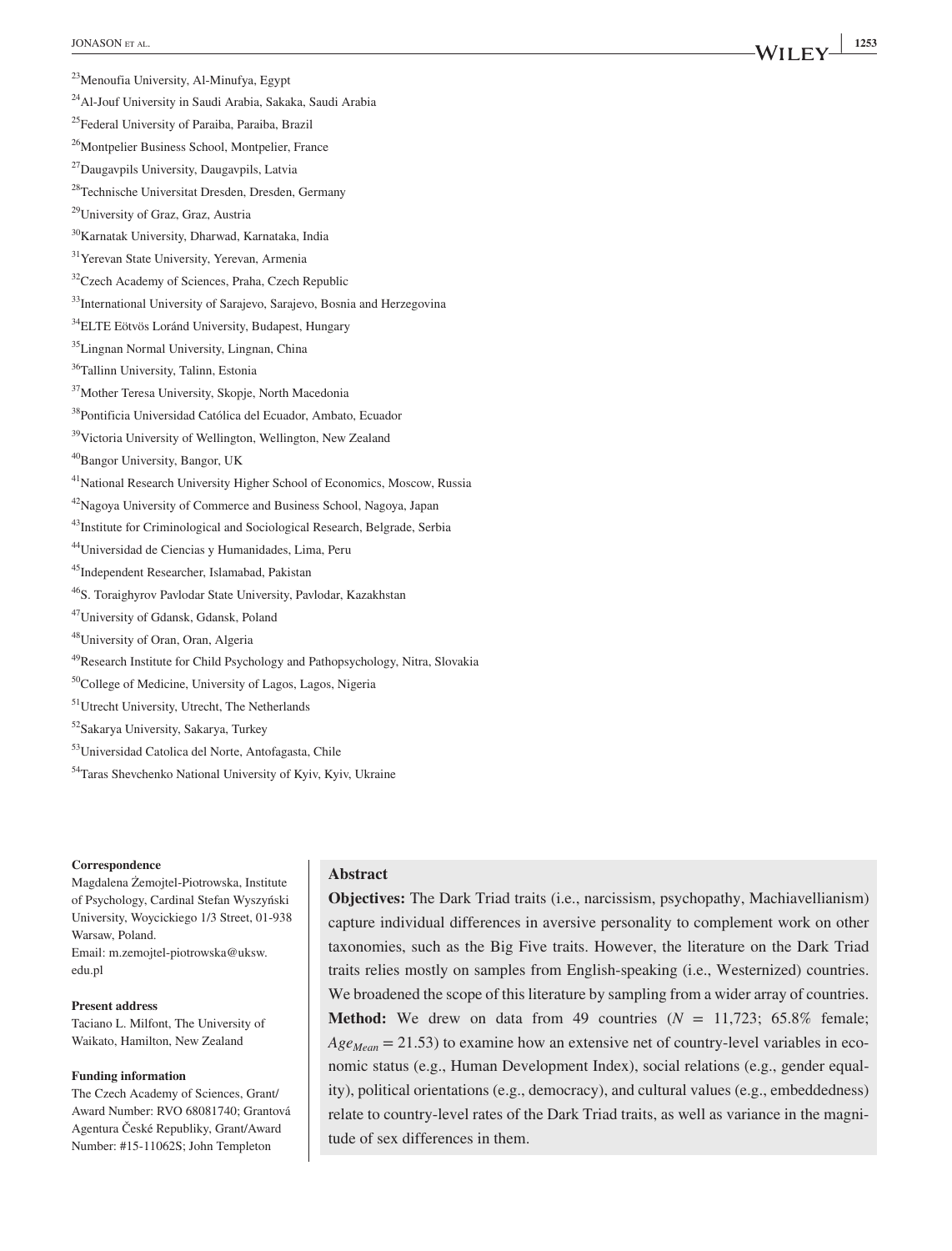Foundation, Grant/Award Number: 51897; National Council of Technological and Scientific Development, Grant/ Award Number: n/a; Swiss Government Excellence PhD Scholarship, Grant/ Award Number: 2015.0639; Narodowe Centrum Nauki, Grant/Award Number: 2016/21/B/HS6/01069; Russian Academic Excellence, Grant/Award Number: 5-100; Polish National Agency for Academic Exchange, Grant/Award Number: PPN/ ULM/2019/1/00019/U/00001

**Results:** Narcissism was especially sensitive to country-level variables. Countries with more embedded and hierarchical cultural systems were *more* narcissistic. Also, sex differences in narcissism were *larger* in *more* developed societies: Women were less likely to be narcissistic in developed (vs. less developed) countries.

**Conclusions:** We discuss the results based on evolutionary and social role models of personality and sex differences. That higher country-level narcissism was more common in less developed countries, whereas sex differences in narcissism were larger in more developed countries, is more consistent with evolutionary than social role models.

#### **KEYWORDS**

cross-cultural, cultural values, Dark Triad, Machiavellianism, narcissism, psychopathy

## **1** | **INTRODUCTION**

Over the last 15 years, researchers have grown considerable interest in understanding three aversive personality traits, collectively known as the Dark Triad. The three traits are narcissism (i.e., grandiosity and self-centeredness), psychopathy (i.e., callous social attitudes and impulsivity), and Machiavellianism (i.e., manipulation and cynicism). However, most studies rely on relatively small samples from W.E.I.R.D. cultures (i.e., Western, educated, industrialized, rich, and democratic; Henrich, Heine, & Norenzayan, 2010). Multinational studies have been conducted (Jonason et al., 2017; Jonason, Li, & Czarna, 2013), but they sampled people from few countries and thus were unable to examine how country-level variance in the traits tracks with other country-level indicators (e.g., Human Development Index, Hierarchy values). In this study, we sampled people from 49 countries and examined mean-level differences as well as sex differences in the traits.

## **1.1** | **Cultural differences in values**

Our primary concern was how countries and cultures differ in relation to the Dark Triad traits. They might differ in at least two ways. The first one entails sociopolitical factors. Countries vary in their development, corruption levels, freedom to engage in economic activities, adoption of democratic values, amount of internal strife, and the gender distribution of outcomes (Inglehart, Basanez, Diez-Madrano, Halman, & Luijkx, 2004; Inglehart & Norris, 2009). These factors represent a cross section of indicators encompassing social development, levels of political, and economic engagement, as

well as the degree to which the internal workings of the countries are corrupt and tumultuous. As societies "advance" they create safer spaces, more equality, and less competition between citizens over scarce resources (Inglehart et al., 2004; Różycka-Tran, Boski, & Wojciszke, 2015).

The second way in which countries differ entails shared values, with countries being loose approximations of cultures (Inglehart et al., 2004; Leung & Bond, 2004; Schwartz, 2008). Countries differ in how much the collective population emphasizes values such as embeddedness, intellectual autonomy, affective autonomy, hierarchy, egalitarianism, mastery, and harmony (Schwartz, 2008). These cultural values may be responses to three societal problems: (1) how to handle relationships between individuals and the group, (2) how to maintain social order and how much order is desirable, and (3) how best to treat natural resources and the environment. The first societal problem is addressed by embeddedness versus autonomy (i.e., intellectual and affective) values. Cultures that value embeddedness emphasize collective identity, the status quo, social order, tradition, security, and obedience. Cultures that value intellectual autonomy emphasize broadmindedness, curiosity, and creativity in the guise of individuals pursuing their own ideas. Lastly, cultures that value affective autonomy emphasize people to pursue hedonism in the form of pleasure-seeking and having an exciting, varied life.

The second societal problem is addressed by hierarchy versus egalitarianism values. Cultures that can normatively be described as valuing hierarchy emphasize the legitimacy of asymmetries in power and the distribution of wealth, and thus endorse social power, authority, humility, and wealth. Cultures that value egalitarianism are socially progressive, care about the welfare of others, emphasize transcendence of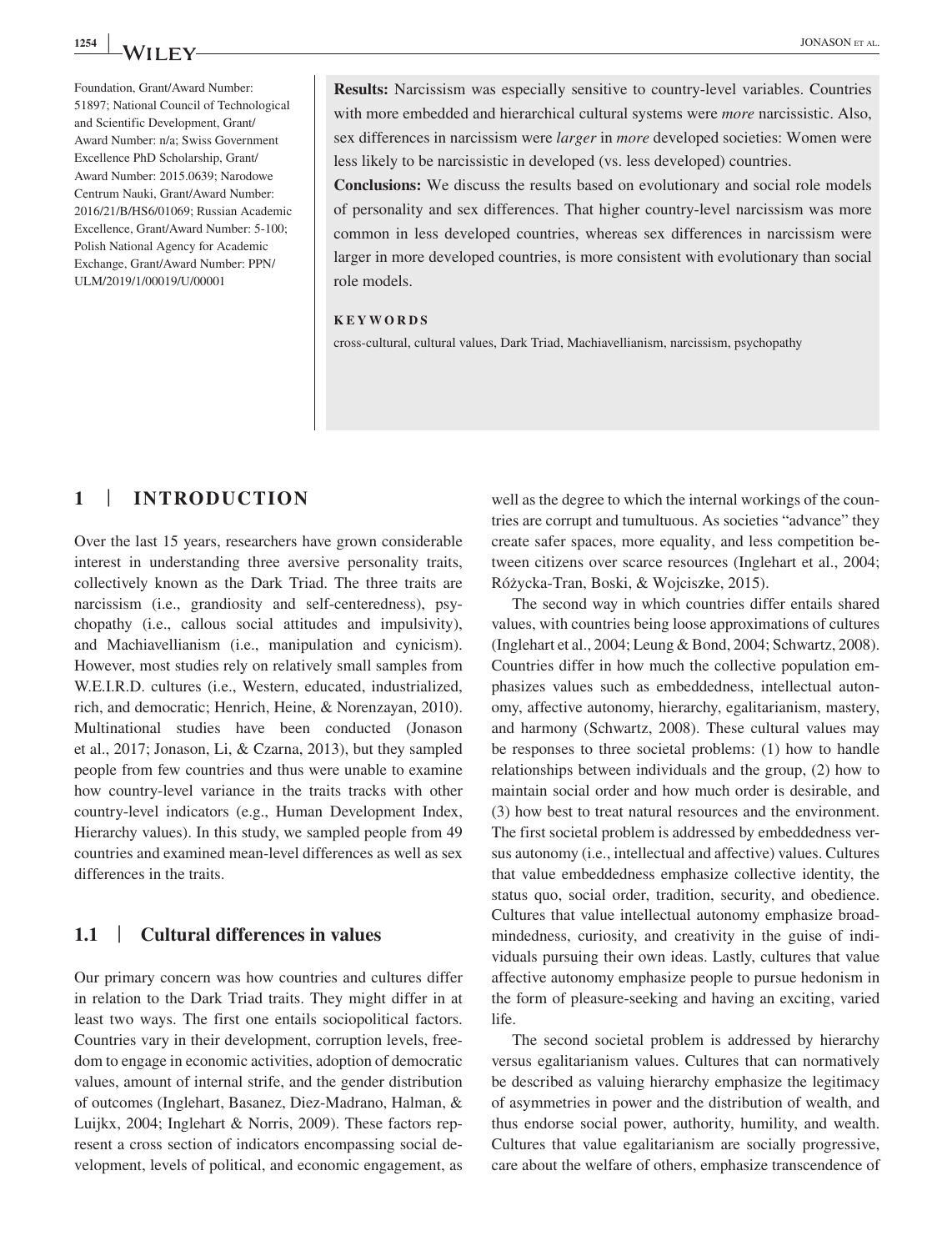individual or selfish interests, and underscore equality, social justice, responsibility, as well as honesty.

The third societal problem is addressed by mastery versus harmony values. Cultures that normatively value mastery emphasize getting ahead in the world by individual efforts and ambitiousness; these cultures are success-focused and daring. However, cultures that value harmony emphasize environmental concerns, a desire to live in-sync with nature as opposed to changing it, peace and unity, and wanting no more than one is owed from the world.

## **1.2** | **Personality × culture**

There are two main perspectives on how traits may differ across nations (Schmitt, Long, et al., 2017). First, personality traits may motivate individuals to behave in trait-consistent ways. Assuming many individuals in a culture have those traits, there should be a ratcheting-up from person-level patterns to country-level patterns. Social role theories (Eagly & Wood, 1999) suggest that traits are learned patterns of behavior that are reinforced over time (i.e., behaviorism). These patterns would generalize out from person-level to countrylevel effects. In reference to the Dark Triad traits, such environmentally deterministic theories (e.g., social learning and media exposure theories) suggest that people are rewarded for being more aggressive and antisocial through modeling (e.g., classic Bobo doll experiments), which will lead to more negative externalities. However, such theories may overemphasize the role of learning, may only account for proximal mechanisms, may struggle to incorporate behavioral genetics or hormone research findings, and may view personality traits as fixed phenomena.

Second, personality traits may be adaptive responses to local contingencies (i.e., behavioral syndromes). Evolutionary researchers suggest that, although the aforementioned learning effects may occur, the reasons they occur are because of recurrent asymmetries in the payoffs for being socially antagonistic and that ontological variables calibrate preexisting mechanisms (Buss, 2009). From this view, traits like the Dark Triad might be adaptive responses to solve life history trade-offs that are generated by the interaction of dispositional biases and local contingencies (Figueredo et al., 2009). Put another way, traits are the outputs of heuristic processes that combine internal and external contingencies to optimize solving mating and survival challenges for a specific environment. Unlike social role theories, which view people as "victims" of external forces, evolutionary theories suggest that internal organizational (e.g., androgen during fetal development) and pubertal timing may create, for instance, sex differences in personality, or personality-environment matches through the active structuring of one's environment to suit their dispositions.

It is less clear, though, whether personality traits are created by or create these conditions. For example, the fact that beliefs in a zero-sum game (i.e., there are winners and losers in the world) are associated with country-level military expenditure in 30 countries (Różycka-Tran, Jurek, Olech, Piotrowski, & Żemojtel-Piotrowska, 2019) could be interpreted as (1) people who hold those beliefs structure their society consistent with their personality, or (2) more violent societies elicit values as adaptive responses (i.e., in a dangerous place, zero-sum attitudes might be adaptive). Of the Dark Triad traits, narcissism is the most socially sensitive, as it is characterized by a need for external validation of one's identity through the attainment of status, dominance, and attractiveness (Sedikides & Campbell, 2017). Therefore, if (some) traits are responses to local conditions, only the most socially sensitive traits should be correlated with country-level variance. Psychopathy, in particular, is relatively insensitive to environmental variance in behavioral genetics research (Vernon, Villani, Vickers, & Harris, 2008). At the same time, all three of the Dark Triad traits have undesirable and antisocial implications (Muris, Merckelbach, Otgaar, & Meijer, 2017). So, if there were a simple ratcheting-up to country-level detrimental effects, all three should be correlated with country-level factors such as less development, more corruption, and more within-country violence.

To understand how rates of the Dark Triad traits vary around the world, we gauged mean-level differences across 49 countries in relation to the aforementioned sociopolitical factors and the Schwartzian cultural values. At the person-level, the Dark Triad traits are considered malevolent (Muris et al., 2017), as they are associated with exploitive tendencies (Thomaes, Brummelman, & Sedikides, 2018). If the Dark Triad traits facilitate person-level interpersonal strife, countries characterized by high levels of the Dark Triad traits would be characterized by strife, such as more internal conflicts and less gender equality.

Additionally, if personality traits are responses to local conditions, how should a trait like narcissism respond to different conditions? One hypothesis suggests that narcissism is created by a culture of indulgence or liberalization (Foster, Campbell, & Twenge, 2003; Miller et al., 2015; Twenge & Campbell, 2010), whereas an alternative view suggests that it might be created by scarcity (Campbell & Żemojtel-Piotrowska, 2017; Papageorgiou et al., 2019). Regarding the latter view, in countries that are less developed, more corrupt, and have less economic freedom, peace, and gender equality, there is likely a greater degree of scarcity increasing competition for resources. Narcissism, as an agentic trait (Gebauer & Sedikides, 2018), would enable people to compete over these scarce resources. That is, in "scarce" environments, being narcissistic may be adaptive, because it allows people to prioritize their own needs for facilitating their survival and reproductive goals (Jonason, Okan, & Özsoy, 2019). In this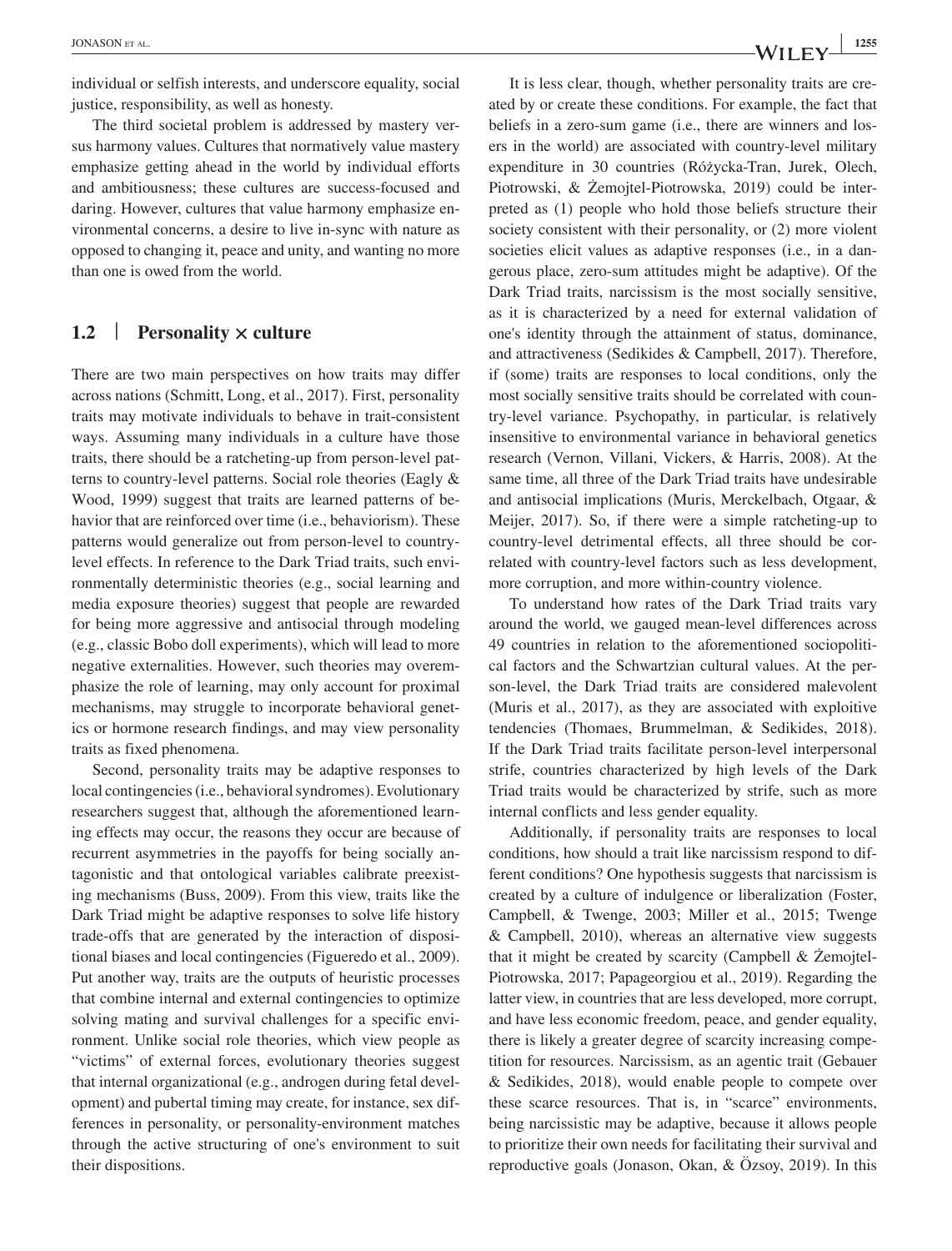case, external, country-level factors may necessitate an adaptive response in the form of a shortened personal timeline, limited investment in others, and general agentic behavior. Similarly, the cultural milieu created by different value systems may encourage people to respond. A more competitive value system (i.e., less egalitarianism and more hierarchy) and one that emphasizes community-connectedness (i.e., embeddedness) may create a space in which narcissism is a sensible response. Narcissistic individuals value social interaction and connection, but also status, prestige, and power (Mahadevan, Gregg, & Sedikides, 2019). In fact, they value embeddedness as a means to gain status and power (i.e., to climb the hierarchy). After all, if one desires adoration, one needs to belong to an adoring group, and appear to promote the values and interests of that group. Therefore, rates of narcissism in countries should correlate with cultural emphasis on embeddedness and hierarchy (Schwartz, 2008).

### **1.3** | **Personality × culture ×sex**

In North American, Western European, Eastern European, and South American samples, men are more narcissistic, psychopathic, and Machiavellian than women are, whereas in Asian (i.e., Singaporean and Japanese) and Turkish samples men are descriptively, but not statistically, better characterized by those traits as well (Jonason et al., 2013, 2017). As with mean-level differences, social role theories (e.g., structural powerlessness theory) suggest that sex differences are created by the presence of inequalities in one's local culture (Eagly & Wood, 1999). If true, societies with *more* gender equality should have *smaller* sex differences. In contrast, evolutionary theories (e.g., antagonistic co-evolution) propose that, because ancestral men have suffered fewer physical and social costs for being antisocial and may even have gained positive fitness returns in the form of more sex partners relative to women (Carter, Lyons, & Brewer, 2018), the sexes may have diverged accordingly. Evolutionary models predict that *more* gender equality will be associated with *larger* sex differences. The limited work on cross-cultural variance in sex differences in the Dark Triad (Neumann, Schmitt, Carter, Embley, & Hare, 2012; Schmitt, Alcalay, et al., 2017) and the Big Five (i.e., Extraversion, Neuroticism, Agreeableness, Openness, Conscientiousness) traits (Giolla & Kajonius, 2019) is more consistent with the latter class of theories. In addition, sex differences in prioritizing risk, patience, altruism, positive and negative reciprocity, and trust are larger in societies that are more liberal, are characterized by higher income, and have greater gender equality (Falk & Hermle, 2018).

Women and men may be better able to maximize the expression of their personality in more advanced and liberal (e.g., more democratic) cultures than in less liberal (e.g., low

gender equality) ones, because of social, legal, political, and religious constraints (Inglehart & Norris, 2009). In socio-politically progressive and more advanced societies, the need for women to engage in antisocial or selfish behavior and, therefore, have the traits that would facilitate these behaviors, may be diminished. Although narcissism may help both women and men to gain resources in competitive spaces, its utility may be sensitive to local socioecological or cultural conditions. In harsher cultures, women—who evolutionarily need resources for themselves *and* their offspring more than men do—may need to augment the investment they receive from men to secure better provisions for themselves and their offspring. It follows that narcissism in women may act as an emergency system, whereas in men it may be a default system given that men reliably need access to resources to attract a partner, invest in offspring (albeit less so than women), and provide for their own survival (Kenrick, Sadalla, Groth, & Trost, 1990). Therefore, whereas narcissism rates should be lower in more socio-politically advanced cultures (consistent with the scarcity hypothesis), it is women, more than men, who will be lower in narcissism in these cultures.

## **1.4** | **Overview**

In this multinational collaboration, we present the first largescale examination of cross-cultural variance in the Dark Triad traits. We use country-level sociological, economic, political, and cultural variables to account for variance in mean levels of the traits along with sex differences. Specifically, in relation to distribution of three "dark" traits around the world, we test whether they serve as adaptations to scarce resources, conflicted and unstable societies, and cultural factors related to competitiveness. We expect narcissism to be the most sensitive to country-level effects, but also explore the sensitivity of psychopathy and Machiavellianism. We compare scarcity and liberalization hypotheses to account for variance in the Dark Triad traits across countries. In relation to sex differences, we similarly examine scarcity and liberalization hypotheses, suggesting larger and smaller, respectively, sex differences in more affluent and egalitarian societies.

#### **2** | **METHOD**

#### **2.1** | **Participants and procedure**

The reported data  $(N = 11,723)$  were collected between April 2016 and October 2017 as part of the "Cross-Cultural Self-Enhancement Project" (led by the second and third authors), $\frac{1}{2}$ which brought together over 70 academics from 56 countries. For reasons described next, we included data from only 49 countries in the present study. A researcher from each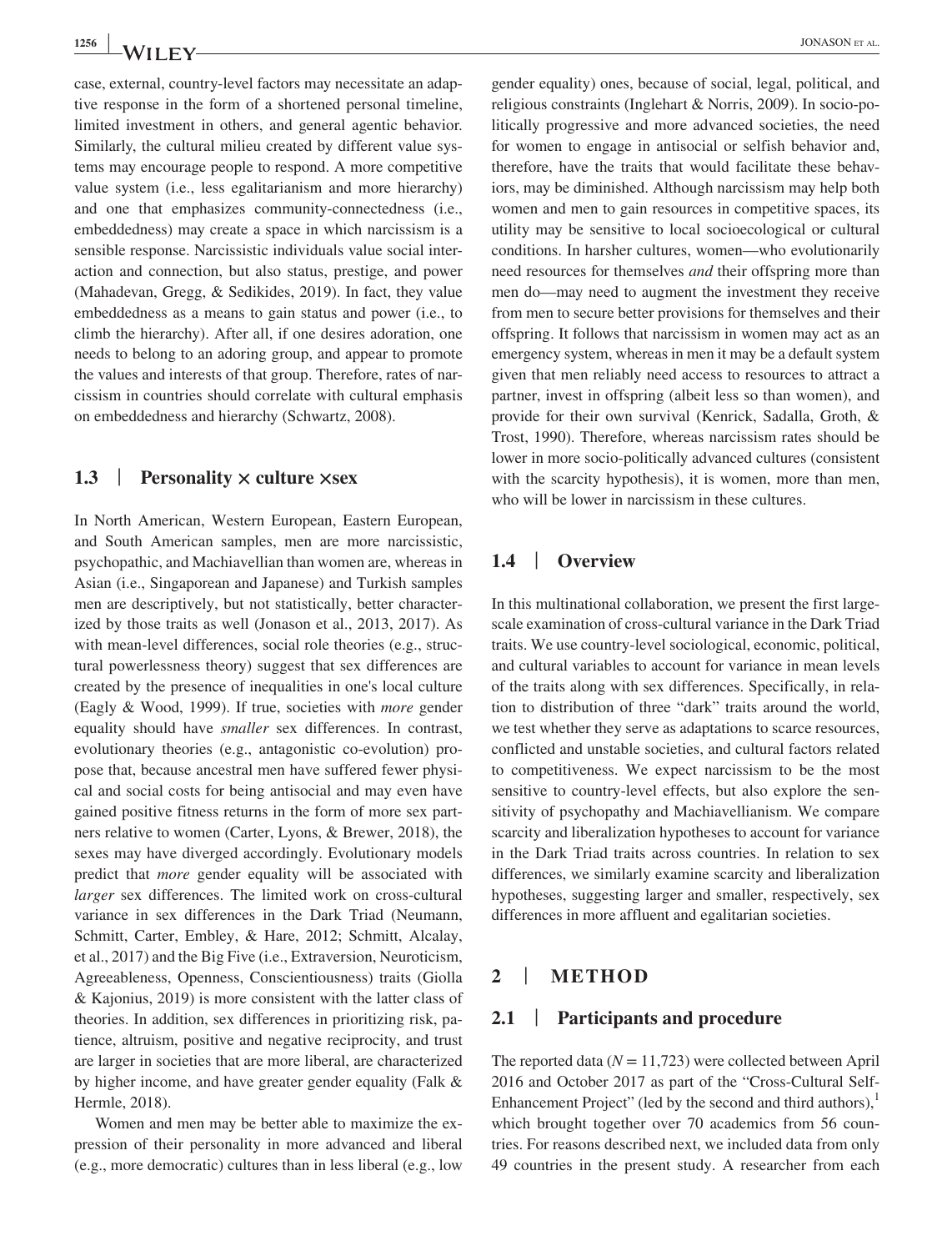sampled country was asked to recruit at least 150 participants (but ideally 250) for inclusion in the project so as to maximize power for detecting the average effect in social-personality psychology over the last 100 years (i.e.,  $r \approx .20$ ; Richard, Bond, & Stokes-Zoota, 2003). Additionally, we attempted to include at least 50 participants per sex; we obtained a sample that was 66% female. We excluded countries with fewer than 150 participants, and countries where we did not assess the Dark Triad traits.

Table 1 contains a summary of the samples and procedure for each country. The sample consisted of moderately affluent (self-reported SES:  $1 = poor$ ,  $7 = weakly$ ;  $M = 4.47$ ,  $SD = 1.10$ ) university students (*Mean<sub>Age</sub>* = 21.53 years,  $SD<sub>Aee</sub> = 3.17$  years), 39% of whom took the survey in a paper-and-pencil form. Participants completed the study in their countries' official language. We used published translations where available and, when such translations were not available, we implemented standard back-translation procedures. We obtained informed consent in each country and debriefed participants upon completion. The project was reviewed and approved by the Ethics Committee of the former home institution of the first author (H14099) and the former home institution of the second and third authors (UG1/2016); reciprocal approval was secured elsewhere.

We assessed the Dark Triad traits using the Dirty Dozen (Jonason & Webster, 2010). The 12 items were translated into each language by two native speakers, back translated by a third, and then, checked by the scale's first author. Particular translations can be obtained online [\(https://tinyurl.com/](https://tinyurl.com/wno77f2) [wno77f2](https://tinyurl.com/wno77f2)). Participants were asked how much they agreed  $(1 = not at all, 5 = very much)$  with statements such as "I tend to want others to admire me" (i.e., narcissism), "I tend to lack remorse," (i.e., psychopathy) and "I have used deceit or lied to get my way" (i.e., Machiavellianism). We averaged responses to create indices of each trait. Overall, the traits evinced adequate-to-good internal consistency for narcis-‼ ‼ sism ( $\alpha = 0.85$ ), Machiavellianism ( $\alpha = 0.84$ ), and psychopathy  $(\ddot{a} = .75)^2$ 

## **2.2** | **Country-level indicators**

All country-level sociopolitical indices that we report refer to 2017, corresponding with the approximate time of data collection. We used the Human Development Index (HDI), which was created for the Human Development Report prepared by the United Nations.<sup>3</sup> HDI features three main components: a decent standard of living (GNI per capita in U.S. dollars; GNI index), knowledge (mean years of schooling; expected years of schooling), and a long and healthy life (life expectancy index; life expectancy at birth). The higher the score (0–1), the greater level of human development a society has.

We measured the functioning of democracy with The Democracy Index created by The Economist Intelligence Unit.<sup>4</sup> It encompasses 60 indicators with five categories: electoral process and pluralism, civil liberties, the functioning of government, political participation, political culture. Based on their scores on 60 indicators within these categories, each country is classified as one of four types of regimes: full democracy, flawed democracy, hybrid regime, authoritarian regime. The higher the score  $(1-10)$ , the more democratic the society is.

We measured economic functioning with The Index of Economic Freedom, developed by The Heritage Foundation. It consists of 12 estimators of various fields of freedom, including property rights and financial freedom.<sup>5</sup> The higher the score  $(0-100)$ , the more economic freedom within a society.

We measured the relative position of women and men in society with The Gender Inequality Index. It is an assessment of gender inequality developed by the United Nations as part of the Human Development Report.<sup>6</sup> The index is based on three domains: (1) reproductive health, gauged by maternal mortality ratio and adolescent birth rates, (2) empowerment, gauged by the proportion of parliamentary seats occupied by women and the proportion of adult women and men aged 25+ years with at least some secondary education, and (3) economic status, gauged by labor force participation rates of men and women aged 15+ years. The higher the value (0 to 1), the more gender inequality and disparities between the sexes.

We measured number of conflicts within a given society using The Global Peace Index.<sup>7</sup> Created by The Institute for Economics and Peace (IEP), it assesses global peace with 23 indicators constituting three domains: level of societal safety and security, extent of ongoing domestic and international conflict, and degree of militarization. The higher the value (1 to 5), the more conflict-ridden a country is.

We measured income inequalities within society with The Gini Index from the C.I.A. World Factbook.<sup>8</sup> A higher Gini score indicates greater inequality, with high-income individuals receiving a larger proportion of the country's total income. The index represents economic discrepancies among members of countries:  $0 =$  *maximum equality* (when income is perfectly divided among all members of a country), 100 = *maximum inequality* (when one individual possesses all the money within a country).

We included Schwartz's (2008) cultural values of embeddedness, intellectual autonomy, affective autonomy, egalitarianism, hierarchy, mastery, and harmony. We obtained scores directly from Shalom Schwartz (personal communication, April 6, 2014), and supplemented them by data from Żemojtel-Piotrowska et al. (2014). We calculated supplemented data based on student samples, where we used the same methodology as for normative data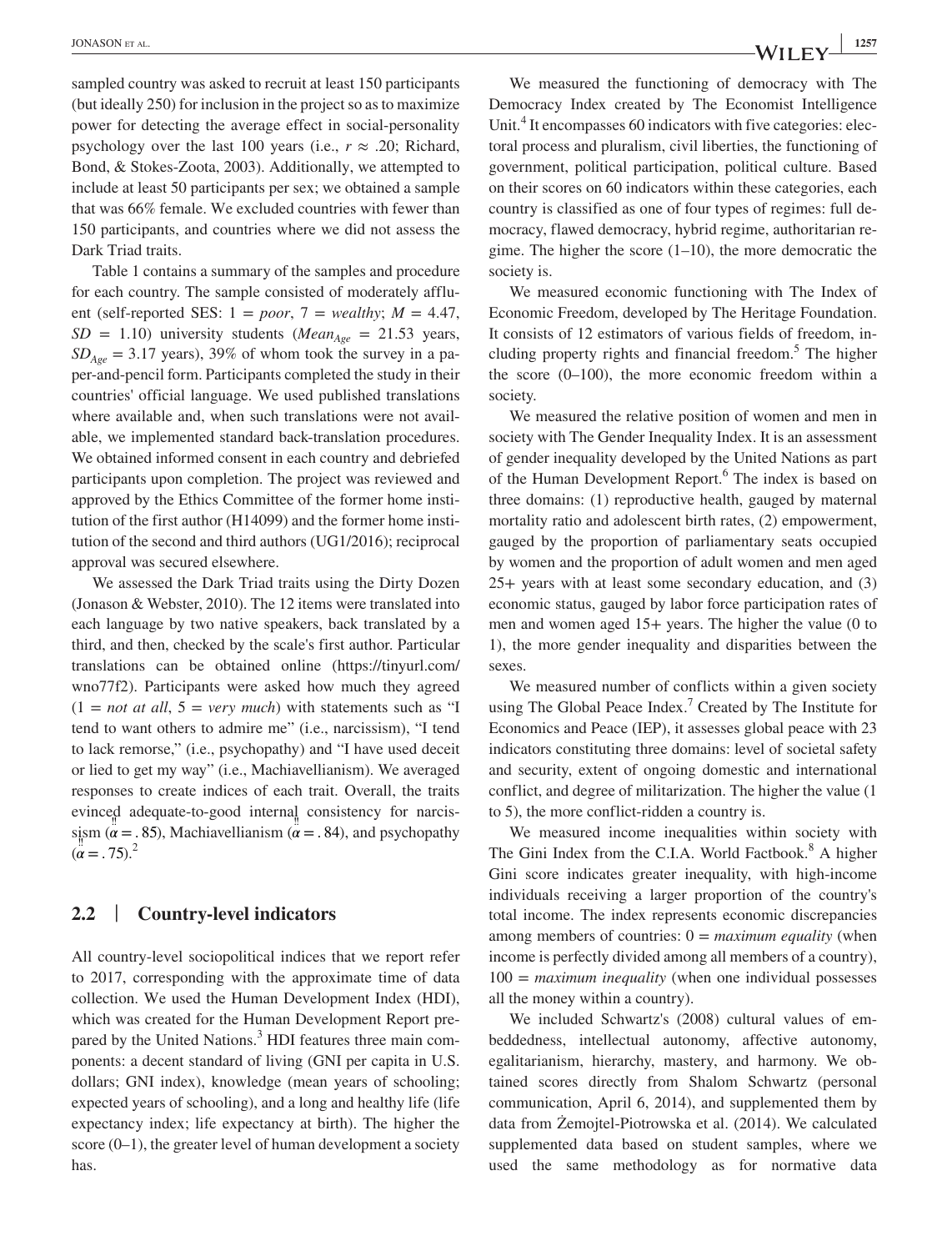# **1258 WILEY CONSON ET AL.**

**TABLE 1** Sample characteristics, language sampled, and procedure used to collect the data

| Country                 | $\boldsymbol{N}$ | Female% | $M_{\text{Age}}$ (SD) | Language   | <b>Procedure</b> |
|-------------------------|------------------|---------|-----------------------|------------|------------------|
| Global                  | 11,723           | 65.8    | 21.53 (3.17)          | Various    | Various          |
| Algeria                 | 213              | 64.8    | 20.03(1.73)           | Arabic     | Paper-pencil     |
| Armenia                 | 266              | 55.3    | 19.26(1.35)           | Armenian   | Paper-pencil     |
| Australia               | 294              | 63.6    | 24.20 (5.16)          | English    | Online           |
| Austria                 | 269              | 77.7    | 24.35 (6.60)          | German     | Online           |
| Belgium                 | 223              | 83.0    | 18.93 (3.23)          | Flemish    | Online           |
| Bosnia &<br>Herzegovina | 226              | 73.0    | 25.72 (5.35)          | Bosnian    | Online           |
| <b>Brazil</b>           | 246              | 62.1    | 22.37 (6.32)          | Portuguese | Paper-pencil     |
| Bulgaria                | 200              | 68.0    | 22.85 (5.37)          | Bulgarian  | Paper-pencil     |
| Canada                  | 319              | 69.6    | 20.29 (4.02)          | English    | Online           |
| Chile                   | 353              | 51.6    | 19.96 (3.80)          | Spanish    | Online           |
| China                   | 557              | 82.0    | 21.86(1.14)           | Chinese    | Online           |
| Croatia                 | 200              | 61.5    | 23.13 (3.83)          | Croatian   | Online           |
| Czech                   | 232              | 65.9    | 22.96 (3.29)          | Czech      | Paper-pencil     |
| Ecuador                 | 244              | 65.2    | 22.89 (4.79)          | Spanish    | Online           |
| Egypt                   | 214              | 62.1    | 21.34(2.35)           | Arabic     | Paper-pencil     |
| Estonia                 | 357              | 75.4    | 24.44 (6.38)          | Eesti      | Online           |
| France                  | 202              | 45.5    | 22.56 (1.56)          | French     | Online           |
| Germany                 | 221              | 83.7    | 21.53 (3.33)          | German     | Online           |
| Hungary                 | 152              | 79.6    | 22.83(5.16)           | Hungarian  | Online           |
| India                   | 214              | 58.9    | 22.69 (1.45)          | English    | Paper-pencil     |
| Indonesia               | 232              | 69.8    | 21.34(2.22)           | Indonesian | Online           |
| Japan                   | 282              | 33.3    | 19.65 (1.44)          | Japanese   | Paper-pencil     |
| Kazakhstan              | 269              | 63.2    | 20.15 (2.20)          | Russian    | Online           |
| Korea (South)           | 199              | 61.3    | 22.26 (1.82)          | Korean     | Paper-pencil     |
| Latvia                  | 260              | 71.2    | 27.65 (7.87)          | Russian    | Online           |
| Macedonia               | 203              | 51.7    | 23.10 (2.94)          | Macedonian | Online           |
| Mauritius               | 178              | 75.3    | 20.38 (1.41)          | French     | Paper-pencil     |
| Mexico                  | 171              | 53.2    | 22.04 (3.33)          | Spanish    | Paper-pencil     |
| Netherlands             | 255              | 79.2    | 19.39 (2.27)          | Flemish    | Paper-pencil     |
| New Zealand             | 207              | 70.0    | 18.94 (2.34)          | English    | Online           |
| Nigeria                 | 200              | 50.0    | 21.52(3.33)           | English    | Paper-pencil     |
| Pakistan                | 200              | 45.8    | 22.54 (2.81)          | English    | Paper-pencil     |
| Palestine               | 219              | 67.1    | 20.52 (1.82)          | Arabic     | Paper-pencil     |
| Peru                    | 210              | 76.2    | 21.52 (4.88)          | Spanish    | Online           |
| Poland                  | 341              | 78.3    | 20.56(2.10)           | Polish     | Online           |
| Portugal                | 199              | 66.8    | 20.01 (2.92)          | Portuguese | Online           |
| Romania                 | 218              | 65.6    | 20.66(2.11)           | Romanian   | Paper-pencil     |
| Russia                  | 216              | 84.7    | 20.51 (4.74)          | Russian    | Online           |
| Serbia                  | 326              | 72.1    | 20.88 (1.75)          | Serbian    | Online           |
| Singapore               | 219              | 65.8    | 22.26 (2.58)          | English    | Online           |
| Slovakia                | 202              | 74.8    | 21.66 (2.04)          | Slovak     | Paper-pencil     |
| South Africa            | 224              | 71.4    | 20.47 (2.15)          | English    | Paper-pencil     |

(Continues)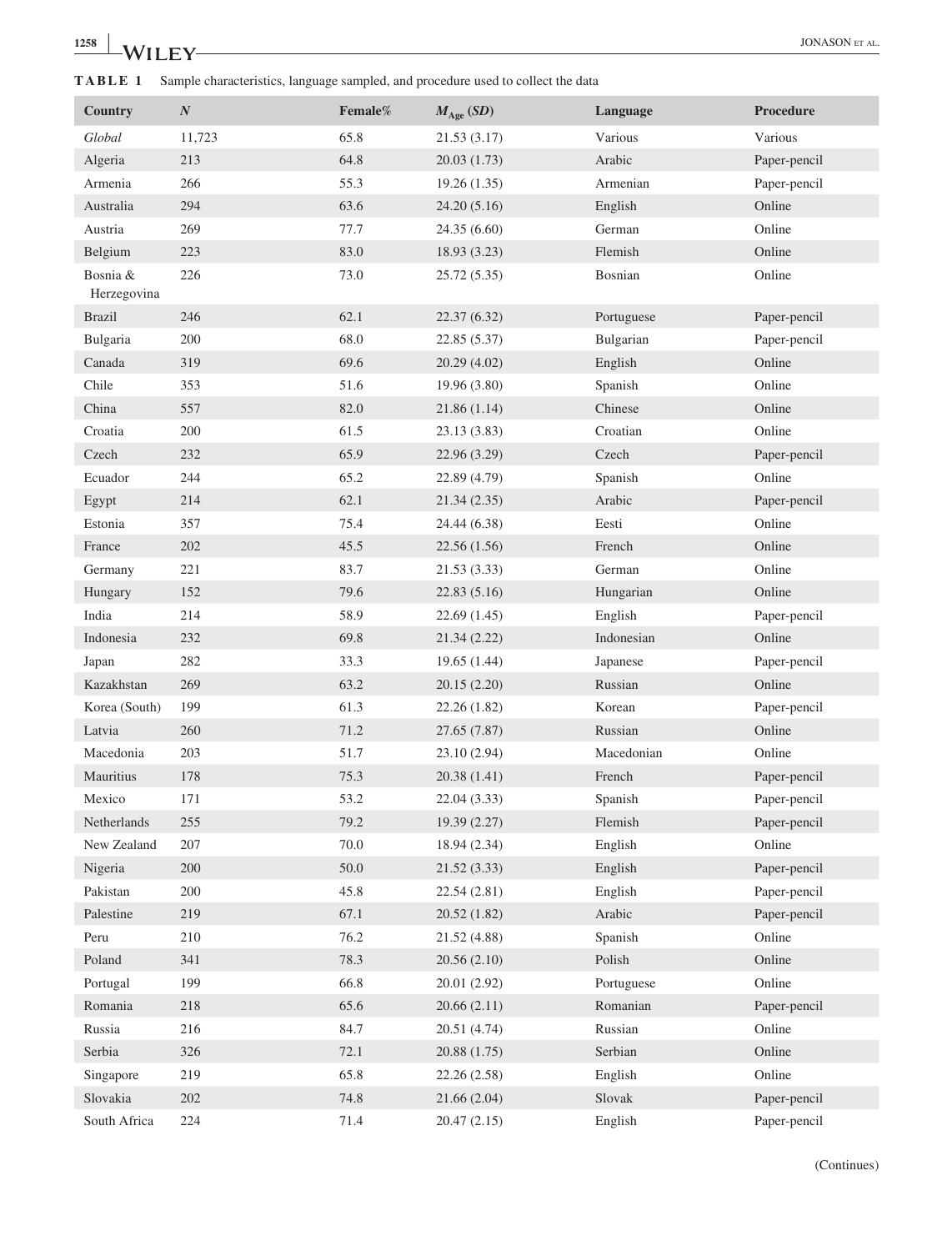#### **TABLE 1** (Continued)

| Country              | $\boldsymbol{N}$ | Female% | $M_{\text{Age}}$ (SD) | Language | <b>Procedure</b> |
|----------------------|------------------|---------|-----------------------|----------|------------------|
| Sweden               | 212              | 72.6    | 22.79(4.36)           | Swedish  | Online           |
| Thailand             | 177              | 76.8    | 19.61 (1.37)          | Thai     | Online           |
| Togo                 | 222              | 41.4    | 20.56(2.84)           | French   | Online           |
| Turkey               | 200              | 62.5    | 20.93(2.43)           | Turkish  | Paper-pencil     |
| Ukraine              | 283              | 72.4    | 20.09(3.97)           | Russian  | Online           |
| United<br>Kingdom    | 185              | 69.7    | 19.57 (1.74)          | English  | Online           |
| <b>United States</b> | 212              | 58.0    | 19.33(1.44)           | English  | Online           |

**TABLE 2** Invariance testing by sex and country for the Dark Triad Dirty Dozen in 49 countries

|                       | <b>Sex</b>    |            |              | <b>Country</b>    |            |              |  |  |
|-----------------------|---------------|------------|--------------|-------------------|------------|--------------|--|--|
|                       | $\chi^2$ (df) | <b>CFI</b> | <b>RMSEA</b> | $\chi^2$ (df)     | <b>CFI</b> | <b>RMSEA</b> |  |  |
| Configural            | 3,205.55(102) | .925       | .071         | 5,845.16 (2,597)  | .933       | .074         |  |  |
| Metric                | 3,295.93(111) | .923       | .069         | 7,047.43 (3,065)  | .918       | .076         |  |  |
| Scalar                | 3,512(120)    | .918       | .068         | 14,885.86 (3,533) | .765       | .119         |  |  |
| Metric vs. configural | 90.38         | $-.002$    | $-.002$      | 1.202.27          | .015       | .002         |  |  |
| Scalar vs. metric     | 216.07        | $-.005$    | $-.001$      | 7,838.43          | .153       | .043         |  |  |

*Note.:* All  $\chi^2$  tests were significant at  $p < .001$ .

(i.e., Portrait Values Questionnaire or PVQ-40; Schwartz et al., 2001). Our supplementation included only three countries (Algeria, Armenia, and Kazakhstan) for which cultural values were unavailable. Although there is a notable time difference between the publication of normative cultural values data and our calculations, we note that cultural values are stable over time (Schwartz, 2008).

## **3** | **RESULTS**

Prior to hypothesis testing, we assessed the measurement invariance of the Dirty Dozen Scale across country and sex using the traditional approach of Multi-Group Confirmatory Factor Analysis (MGCFA). We found a scalar level of measurement invariance across the sexes (Table 2, left panel), allowing us to make between-sex comparisons. However, we found only metric levels of invariance across countries (Table 2, right panel). Given that scalar levels of invariance are hard to establish in large, multi-country comparisons (Davidov, Meuleman, Cieciuch, Schmidt, & Billiet, 2014), we complemented these analyses by examining measurement invariance using the less conservative approach of alignment. Alignment allows for testing MGCFA without assuming exact measurement invariance and is based on the configural model and automatic process of detecting invariant parameters (Asparouhov & Muthén, 2014). The alignment procedure indicated only 19% of non-invariant intercepts, which are below the critical threshold of  $25\%$ .<sup>9</sup>

To ensure that we could make reasonable cross-national comparisons, we tested cross-level isomorphism of the three traits via an exploratory factor analysis (EFA) with a varimax rotation. We used country-means for the Dirty Dozen items and individual data from the pooled sample. We compared country-level factor loadings to factor loadings obtained in the EFA conducted on the pooled, international sample. We obtained a three-factor solution, which explained 74.39% of the variance. We also found congruence between individual-level and country-level narcissism (Tucker's  $\Phi = .96$ ), Machiavellianism ( $\Phi = .94$ ), and psychopathy ( $\Phi = .88$  slightly lower than the cut-off of .90).

Using meta-regression (Lipsey & Wilson, 2001), we examined how levels of the Dark Triad traits in each country (Table 3, left panel) were related to our country-level indicators. In Table 4 (left panel), we report the standardized regression coefficients for those analyses. As expected, the country-level effects were localized to narcissism, suggesting that advanced, modern democracies had lower rates of narcissism, whereas countries with less intellectual autonomy and egalitarianism and with more hierarchy and embeddedness values had higher rates of narcissism. Machiavellian countries were likely to be characterized by low rates of gender inequality. We found no significant effects for psychopathy, and the correlation coefficients observed were notably small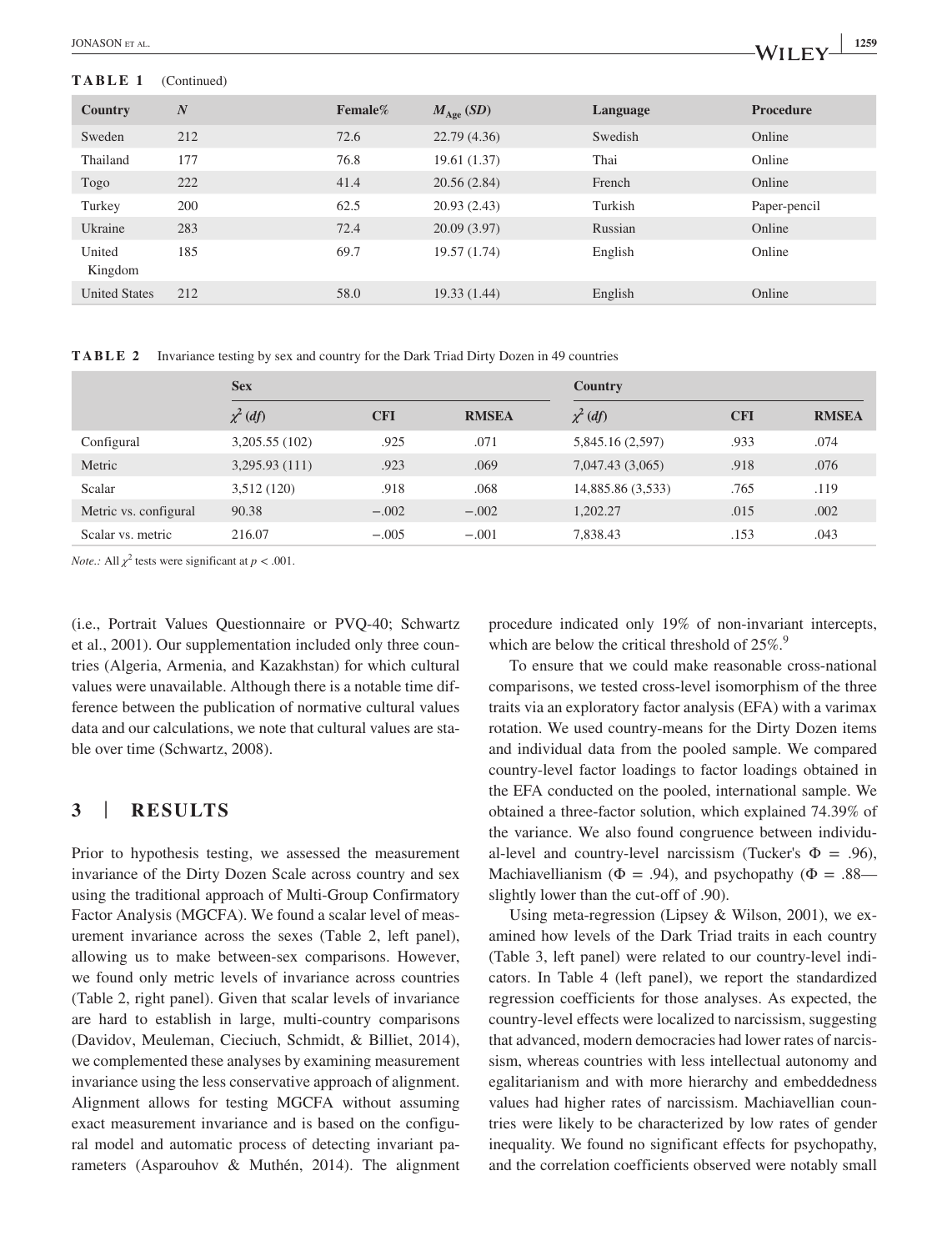**TABLE 3** Mean-level scores for the Dark Triad Dirty Dozen traits and Cohen's *d* for sex differences in each trait across each country

|                         | Mean $(SD)$ |             | <b>Sex differences</b> |           |             |              |
|-------------------------|-------------|-------------|------------------------|-----------|-------------|--------------|
| Country                 | ${\bf N}$   | $\mathbf M$ | $\mathbf{P}$           | ${\bf N}$ | $\mathbf M$ | $\mathbf P$  |
| Global mean             | 3.63(1.46)  | 3.00(1.42)  | 2.63(1.27)             | .25(.21)  | .39(.20)    | .47<br>(.25) |
| Algeria                 | 4.11(1.67)  | 2.33(1.45)  | 2.39(1.37)             | .14       | .20         | .24          |
| Armenia                 | 4.28(1.60)  | 3.31(1.62)  | 2.77(1.44)             | $-.10$    | .30         | .67          |
| Australia               | 3.67(1.32)  | 3.38(1.28)  | 2.99(1.24)             | .34       | .13         | $.28\,$      |
| Austria                 | 3.27(1.37)  | 3.23(1.52)  | 2.63(1.23)             | .27       | .37         | .75          |
| Belgium                 | 3.28(1.23)  | 3.46(1.19)  | 2.88(1.00)             | .42       | .53         | .85          |
| Bosnia &<br>Herzegovina | 3.20(1.53)  | 2.49(1.42)  | 2.34(1.34)             | .17       | .37         | .52          |
| <b>Brazil</b>           | 2.68(1.36)  | 2.00(1.12)  | 2.12(1.13)             | .31       | .19         | .40          |
| Bulgaria                | 3.36 (1.49) | 3.69(1.61)  | 2.55(1.33)             | .10       | .14         | .65          |
| Canada                  | 3.54(1.40)  | 3.33(1.34)  | 2.62(1.28)             | .50       | .45         | .41          |
| Chile                   | 3.08(1.54)  | 3.13(1.45)  | 2.83(1.34)             | .44       | .43         | .51          |
| China                   | 4.41 (.98)  | 2.83(1.07)  | 2.55(.86)              | .17       | .35         | .40          |
| Croatia                 | 3.71(1.39)  | 3.42(1.54)  | 3.21(1.44)             | .38       | .70         | .85          |
| Czech                   | 3.99(1.26)  | 3.66(1.34)  | 2.51(1.11)             | .05       | .42         | .71          |
| Ecuador                 | 3.58(1.70)  | 3.55(1.59)  | 2.94(1.47)             | .42       | .42         | .47          |
| Egypt                   | 4.14(1.52)  | 2.13(1.23)  | 2.43(1.13)             | .02       | .31         | .15          |
| Estonia                 | 3.30(1.41)  | 3.57(1.33)  | 2.39(1.10)             | .20       | .25         | .59          |
| France                  | 3.83(1.29)  | 3.73(1.35)  | 3.12(1.43)             | .33       | .29         | .32          |
| Germany                 | 3.58(1.31)  | 2.84(1.24)  | 2.02(1.03)             | .48       | .63         | .75          |
| Hungary                 | 3.50(1.16)  | 3.11(1.38)  | 2.50(.97)              | .37       | .66         | .64          |
| India                   | 4.14(1.58)  | 2.88(1.63)  | 3.19(1.48)             | .33       | .41         | .32          |
| Indonesia               | 3.72(1.31)  | 2.66(1.17)  | 2.80(1.05)             | .19       | .29         | .46          |
| Japan                   | 3.16(0.97)  | 2.86(.95)   | 2.69(.82)              | .02       | .15         | $-.10$       |
| Kazakhstan              | 3.88(1.62)  | 3.11(1.55)  | 2.83(1.46)             | .13       | .46         | .30          |
| Korea (South)           | 4.07(1.08)  | 3.23(1.14)  | 2.86(1.14)             | $-.11$    | .13         | $.08\,$      |
| Latvia                  | 3.88(1.44)  | 3.48(1.45)  | 3.14(1.47)             | .18       | .43         | .55          |
| Macedonia               | 3.35(1.53)  | 2.61(1.46)  | 2.55(1.45)             | .26       | .53         | .36          |
| Mauritius               | 3.28(1.52)  | 2.68(1.33)  | 2.33(1.21)             | $.01\,$   | $.32\,$     | .22          |
| Mexico                  | 3.72(1.59)  | 3.42(1.48)  | 2.72(1.42)             | .35       | .36         | .57          |
| Netherlands             | 3.51(1.24)  | 3.12(1.11)  | 3.02(.94)              | .48       | .69         | .77          |
| New Zealand             | 3.55(1.22)  | 3.46(1.26)  | 2.64(1.22)             | .23       | .53         | .56          |
| Nigeria                 | 4.18(1.73)  | 3.26(1.59)  | 2.36(1.33)             | .16       | .39         | .36          |
| Pakistan                | 4.41(1.25)  | 3.58(1.46)  | 3.78(1.44)             | .24       | .38         | .52          |
| Palestine               | 4.21(1.51)  | 2.41(1.36)  | 2.48(1.09)             | .13       | .56         | .33          |
| Peru                    | 2.97(1.60)  | 2.44(1.45)  | 2.27(1.25)             | .31       | .36         | .57          |
| Poland                  | 3.44(1.38)  | 2.96(1.48)  | 2.67(1.44)             | .38       | .26         | .11          |
| Portugal                | 3.03(1.14)  | 2.06(1.02)  | 2.07(.91)              | .40       | .46         | .44          |
| Romania                 | 3.29(1.45)  | 2.94(1.48)  | 2.64(1.32)             | .06       | .39         | .44          |
| Russia                  | 4.00(1.59)  | 3.63(1.46)  | 2.72(1.41)             | $.08\,$   | .39         | .16          |
| Serbia                  | 3.59(1.31)  | 2.64(1.44)  | 2.78(1.37)             | .26       | .33         | $.68$        |
| Singapore               | 3.76(1.18)  | 3.45(1.20)  | 3.04(1.07)             | .09       | .36         | .48          |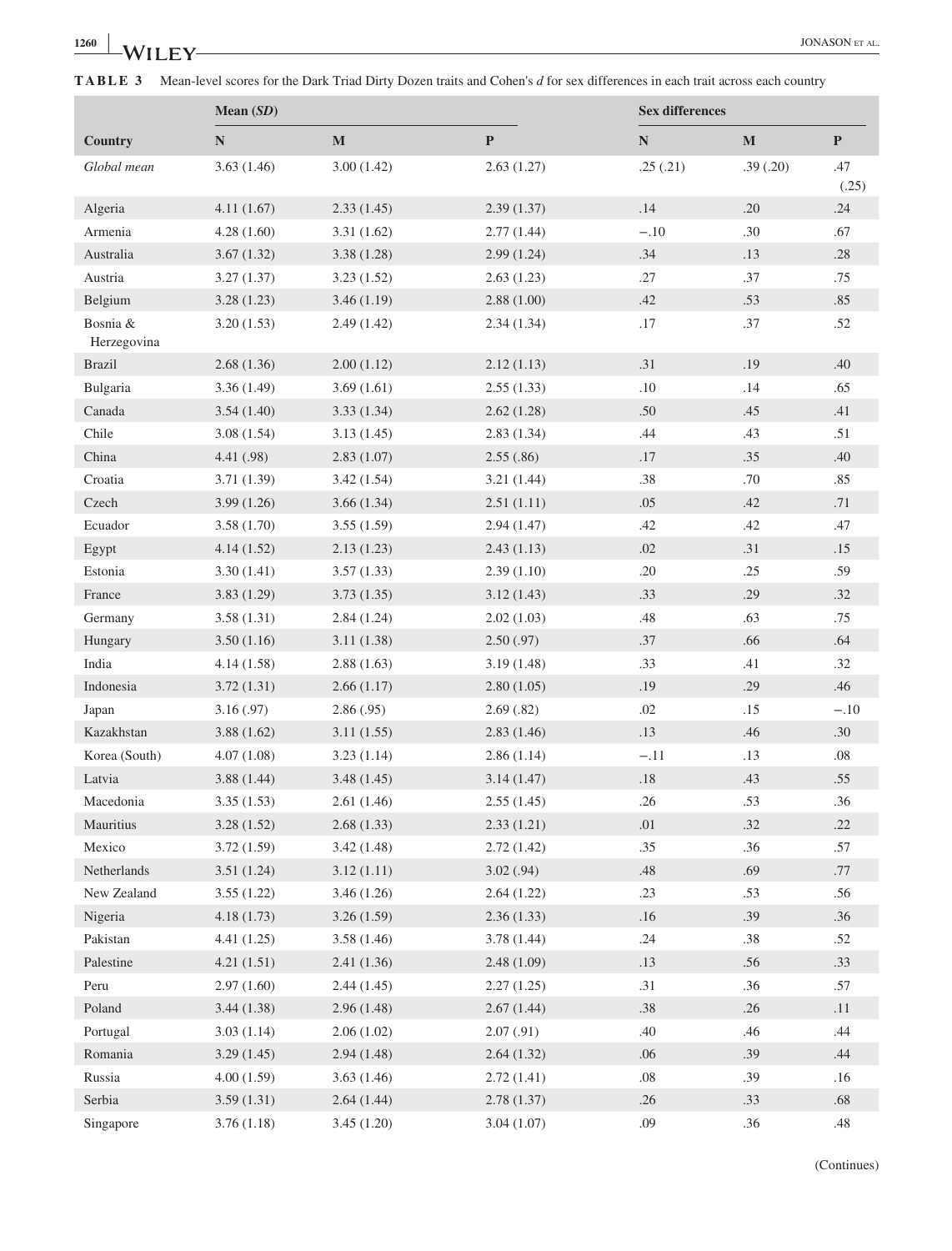#### **TABLE 3** (Continued)

|                      | Mean $(SD)$ |            |            |        | <b>Sex differences</b> |        |  |
|----------------------|-------------|------------|------------|--------|------------------------|--------|--|
| Country              | N           | M          | P          | N      | M                      | P      |  |
| Slovakia             | 3.07(1.62)  | 3.30(1.58) | 2.74(1.60) | .44    | .36                    | .64    |  |
| South Africa         | 3.35(1.50)  | 2.95(1.50) | 2.50(1.28) | 1.15   | 1.09                   | 1.22   |  |
| Sweden               | 3.53(1.35)  | 3.26(1.37) | 2.29(1.20) | .17    | .20                    | .55    |  |
| Thailand             | 3.89(1.37)  | 2.69(1.14) | 2.42(1.06) | $-.01$ | .51                    | .70    |  |
| Togo                 | 4.41(1.35)  | 2.76(1.50) | 2.94(1.40) | $-.05$ | $-.05$                 | $-.01$ |  |
| Turkey               | 3.33(1.50)  | 2.19(1.22) | 2.07(1.19) | .26    | .31                    | .30    |  |
| Ukraine              | 3.91(1.40)  | 3.37(1.48) | 2.89(1.32) | .62    | .67                    | .51    |  |
| United Kingdom       | 2.76(1.30)  | 2.73(1.23) | 2.27(1.17) | $-.13$ | .33                    | .56    |  |
| <b>United States</b> | 3.75(1.28)  | 3.31(1.37) | 2.55(1.19) | .35    | .45                    | .54    |  |

*Note.:*  $N =$  narcissism,  $M =$  Machiavellianism,  $P =$  psychopathy. Sex scored:  $1 =$  male,  $2 =$  female.

**TABLE 4** The standardized regression coefficients between mean-level Dark Triad traits and the magnitude of sex differences and country-level factors

| Sociopolitical                          |    | <b>Mean-levels</b>   |                     |        | <b>Sex differences</b> |        |                     |
|-----------------------------------------|----|----------------------|---------------------|--------|------------------------|--------|---------------------|
| <b>indicators</b>                       | N  | N                    | M                   | P      | N                      | M      | $\mathbf{P}$        |
| Human development<br>index              | 49 | $-.45$ <sup>**</sup> | .26                 | $-.14$ | $.36***$               | .22    | $.31*$              |
| Freedom from<br>corruption index        | 48 | $-.39***$            | .20                 | $-.09$ | $.38***$               | .17    | .16                 |
| Economic freedom<br>index               | 48 | $-.33*$              | .27                 | $-.11$ | .20                    | .15    | .19                 |
| Democracy index                         | 49 | $-.52$ <sup>**</sup> | .24                 | $-.07$ | $.35***$               | .16    | .20                 |
| Global peace index <sup>a</sup>         | 49 | $.46***$             | $-.13$              | .09    | $-.28$ <sup>*</sup>    | $-.11$ | $-.15$              |
| Gini index <sup>b</sup>                 | 48 | .09                  | $-.17$              | $-.15$ | $-.13$                 | $-.24$ | $-.28$ <sup>*</sup> |
| Gender inequality<br>index <sup>c</sup> | 47 | $.29*$               | $-.31$ <sup>*</sup> | $-.13$ | $-.28$ <sup>*</sup>    | $-.25$ | $-.30^*$            |
| Values                                  |    |                      |                     |        |                        |        |                     |
| Embeddedness                            | 45 | $.42***$             | $-.15$              | .17    | $-.30^*$               | $-.15$ | $-.23$              |
| Intellectual autonomy                   | 45 | $-.35^*$             | .10                 | $-.16$ | .17                    | .12    | .17                 |
| Affective autonomy                      | 45 | $-.11$               | .18                 | .04    | .04                    | .06    | .10                 |
| Egalitarianism                          | 45 | $-.45***$            | $-.07$              | $-.18$ | $.49***$               | .23    | .22                 |
| Hierarchy                               | 45 | $.39***$             | $-.03$              | .09    | $-.31$ <sup>*</sup>    | $-.20$ | $-.29^*$            |
| Mastery                                 | 45 | .05                  | $-.03$              | .11    | $-.06$                 | .00    | $-.16$              |
| Harmony                                 | 45 | $-.19$               | .11                 | $-.10$ | .25                    | .21    | $.33*$              |

 $Note.: N =$  narcissism,  $M =$  Machiavellianism,  $P =$  psychopathy.

a Lower scores reflect more peaceful countries.

b Lower scores represent more equality.

c Lower scores reflect less inequality.

 $*_{p}$  < .05;

 $*$ <sup>\*</sup> $p$  < .01.

enough to suggest that insufficient power was not a fundamental concern.

In Table 3 (right panel), we report Cohen's *d* for sex differences in each country based on mean comparisons. Globally, men were better characterized by the Dark Triad

traits than women were, with the sex difference (i.e., Cohen's *d*) being small for narcissism ( $d = 0.25$ ), a little larger for Machiavellianism  $(d = 0.39)$ , and largest for psychopathy  $(d = 0.47)$ . Despite this, there was substantial variability in sex differences around the world. In narcissism,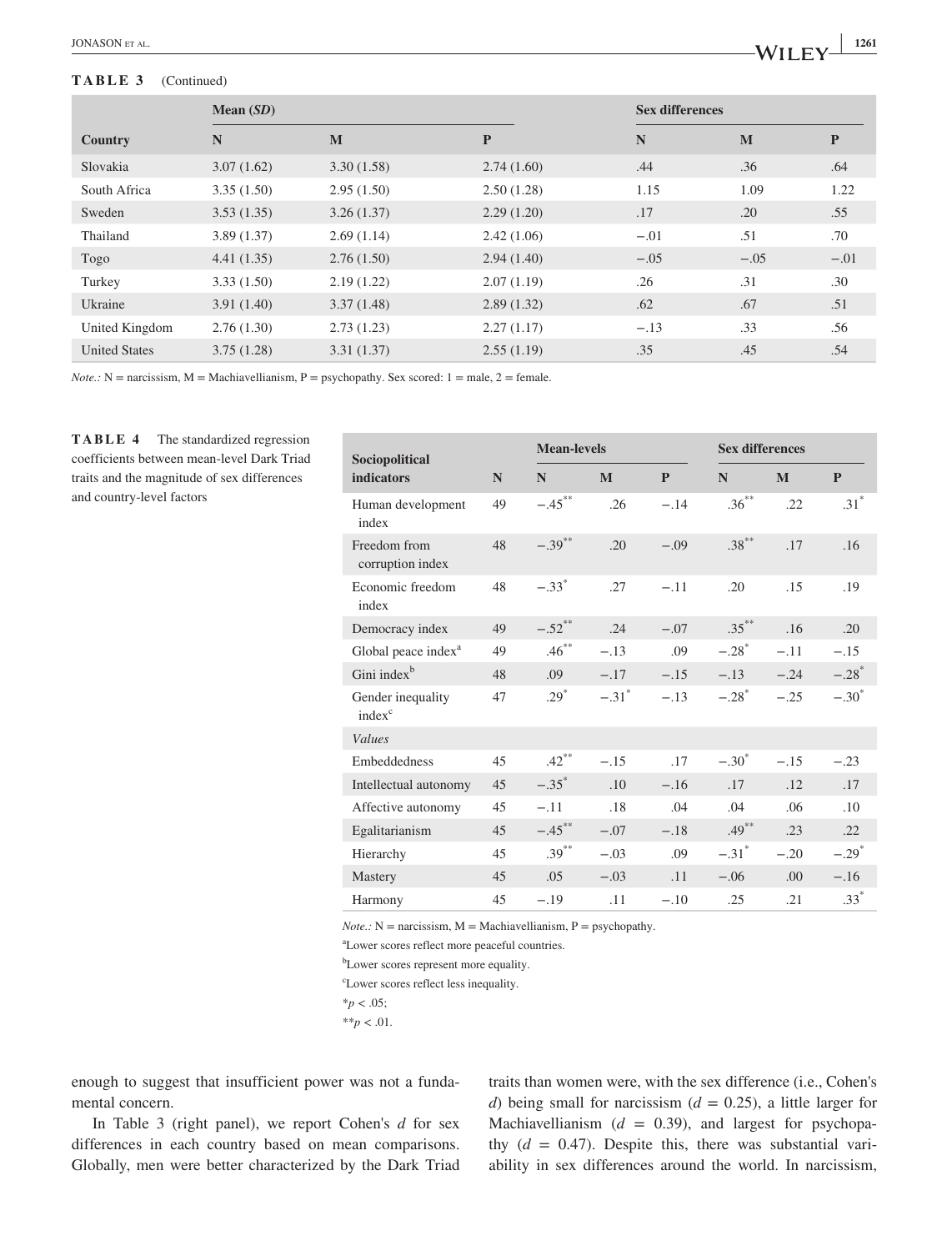the sex difference was slightly negative in South Korea  $(d = -0.11)$ , and largest and positive in Germany  $(d = 0.48)$ . In Machiavellianism, the sex difference was slightly negative in Togo ( $d = -0.05$ ), and largest and positive in South Africa  $(d = 1.09)$ . In psychopathy, the sex difference was slightly negative in Japan  $(d = -0.10)$ , and largest and positive in South Africa  $(d = 1.22)$ .

To understand how these sex differences systematically waxed or waned with the corresponding country-level indicators (e.g., HDI or democracy level), we again used meta-regression. Specifically, we regressed the sex differences on each country-level indicator separately with a random effects model (full information maximum likelihood estimation; Wilson, 2005). In Table 4 (right panel), we report the associations between effects for sex differences in the Dark Triad traits and our aforementioned country-level indicators. Sex differences in narcissism were larger in more affluent, stable, and democratic societies, larger in relation to sex-related egalitarianism, and larger in countries that valued embeddedness and hierarchy less and egalitarianism more. Sex differences in psychopathy were positively related to living in more gender egalitarian cultures, more developed countries, and ones characterized by less hierarchy and more harmony.

We followed up by testing the simple slopes using meta-regression in each sex to find out which sex "changed" the most in relation to the sociopolitical and cultural values (Table 5). For narcissism, the slopes (βs) were larger for women, suggesting that, as societies advance, women become especially low on narcissism; this change was weaker in men. In contrast, the correlations for Machiavellianism were similar for women and men. For psychopathy, greater inequality was linked to psychopathy in men but not in women.

### **4** | **DISCUSSION**

The dark side of personality has captured the interest of researchers and lay-people alike (Muris et al., 2017). Much of this work, however, is limited by within-country analyses and relies on relatively (by modern standards) small (*N*s < 300), W.E.I.R.D. samples. We present here the first assessment of how all three of the traits may differ in expression across 49 countries  $(N = 11,723)$ . We attempted to understand mean-level differences and variance in sex differences as a function of a wide range of economic, political, and social factors around the world. We tested scarcity and liberalization hypotheses (Campbell & Żemojtel-Piotrowska, 2017;

| Sociopolitical                          | <b>Narcissism</b>   |                      | <b>Machiavellianism</b> |           | Psychopathy |        |
|-----------------------------------------|---------------------|----------------------|-------------------------|-----------|-------------|--------|
| <b>indicators</b>                       | M                   | W                    | $\mathbf{M}$            | W         | M           | W      |
| Human development<br>index              | $-.33***$           | $-.45$ <sup>**</sup> | $.34*$                  | $.33*$    | .05         | $-.13$ |
| Freedom from<br>corruption index        | $-.24$              | $-.38***$            | .26                     | $.28*$    | < 0.01      | $-.04$ |
| Economic freedom<br>index               | $-.27$              | $-.31$ <sup>*</sup>  | $.32*$                  | $.32*$    | < 0.01      | $-.09$ |
| Democracy Index                         | $-.42$ **           | $-.54$ <sup>**</sup> | $.30*$                  | $.28*$    | .04         | $-.07$ |
| Global peace index <sup>a</sup>         | $.38^{\ast\ast}$    | $.45***$             | $-.18$                  | $-.18$    | < 0.01      | .06    |
| Gini index <sup>b</sup>                 | .03                 | .11                  | $-.24$                  | $-.13$    | $-.29^*$    | $-.08$ |
| Gender inequality<br>index <sup>c</sup> | .18                 | $.29*$               | $-.39$ <sup>**</sup>    | $-.36$ ** | $-.05$      | .14    |
| <b>Values</b>                           |                     |                      |                         |           |             |        |
| Embeddedness                            | $.32*$              | $.40***$             | $-.20$                  | $-.22$    | .04         | .16    |
| Intellectual autonomy                   | $-.29$ <sup>*</sup> | $-.32$ <sup>*</sup>  | .15                     | .15       | $-.04$      | $-.17$ |
| Affective autonomy                      | $-.12$              | $-.08$               | .19                     | .23       | .08         | .08    |
| Egalitarianism                          | $-.25$              | $-.50$ <sup>**</sup> | .02                     | $-.05$    | $-.09$      | $-.24$ |
| Hierarchy                               | .25                 | $.39***$             | $-.12$                  | $-.05$    | $-.08$      | .16    |
| Mastery                                 | .03                 | .07                  | $-.04$                  | $-.04$    | .02         | .15    |

**TABLE 5** Simple-slopes from metaregression between country-level rates of the dark triad traits and sociopolitical and cultural values in men (M) and women (W)

a Lower scores reflect more peaceful countries.

b Lower scores represent more equality.

c Lower scores reflect less inequality.

 $*_{p}$  < .05;

\*\**p* < .01.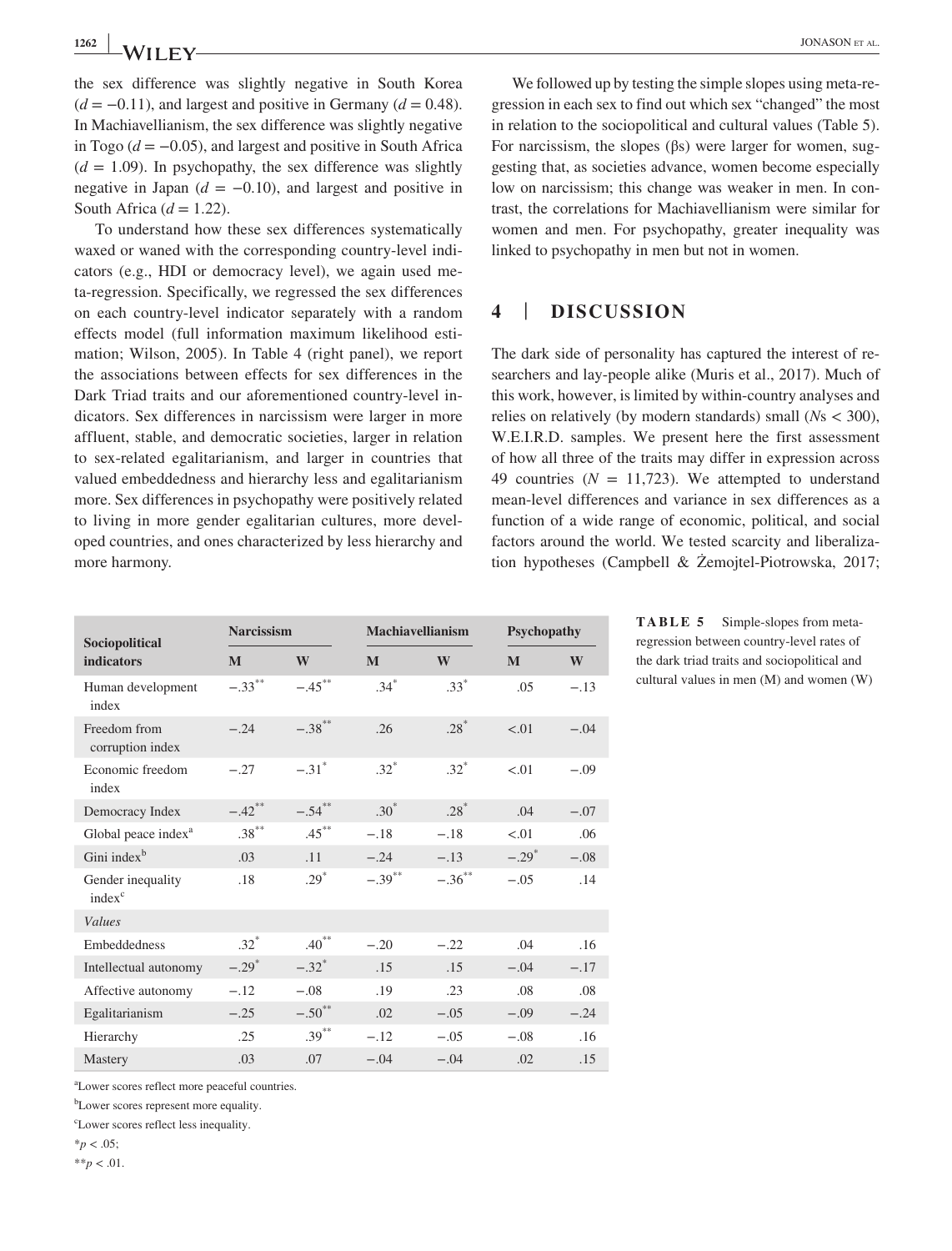Papageorgiou et al., 2019; Twenge & Campbell, 2010) in relation to country-levels of the Dark Triad traits along with variance in the sex differences from country-to-country. The results were more consistent with the scarcity hypothesis. As such, the results differ from those of a previous study (Foster et al., 2003). That study, however, was based on a very small and selective number of cultures, using the forcedchoice Narcissistic Personality Inventory (NPI; Raskin & Terry, 1988) as a measure of narcissism. Also, these authors did not report scalar measurement invariance. However, recent work suggests caution against comparison on the forced-choice NPI that involves a few countries (Żemojtel-Piotrowska et al., 2018). Here, we used a different measure of grandiose narcissism (with responses ranging on a continuum rather than being forced-choice), sampled a wide array of cultures, and obtained scalar measurement invariance. Thus, we have confidence in the validity of our findings.

Of course, countries are likely to differ in how narcissistic, psychopathic, and Machiavellian their populations are. But, is this variability meaningful or just noise created by psychometric issues in cross-cultural psychology? Our findings point to systematic trends in how country-level rates of the Dark Triad traits—narcissism in particular—are sensitive to country-level features around social, political, and economic development as well as cultural values. The less developed, less free, more corrupt, less peaceful, and more sex-asymmetrical a country is, the more narcissistic its population is. These results converge on the scarcity hypothesis and align with predictions from evolutionary psychology. Narcissism is likely an adaptation to enable people to compete for limited resources in competitive environments (Jonason et al., 2019).

Narcissism is reliably linked to competitiveness, agency, and individualism (Jonason et al., 2017; Roberts, Woodman, & Sedikides, 2018). These dispositional features are typically considered evidence of the pathological nature of narcissism. Instead, narcissism may be a pseudo-pathology, whereby it benefits the individual at the cost of the group, and is only called a pathology because of the externalities imposed on the group (Crawford & Anderson, 1989). In accord with that view, countries that value embeddedness and hierarchy, but do not value egalitarianism and intellectual autonomy, had a more narcissistic population. That is, countries that value social connection, competitiveness, and status differences have citizens who are more narcissistic. These cultural values resemble a ratcheting-up of individual values to the country-level. For example, narcissism, unlike the other Dark Triad traits, is correlated with a desire for social connection (Twenge & Campbell, 2010). Given so, we expected and found that narcissism was the most sensitive of the three Dark Triad traits to socioecological variance at the country-level.

Machiavellianism and psychopathy rates at the country-level were rather insensitive to the country features and values that we chose to examine, with one exception. Countries that were more Machiavellian were also *more* advanced on gender equality. In the case of Machiavellianism (not psychopathy), several correlations with sociopolitical factors (but not values) were larger than the average correlation in social and personality psychology over the last 100 years (i.e.,  $r \approx .20$ ; Richard et al., 2003). This suggests that limited statistical power in the cross-national tests might have obscured associations for Machiavellianism (but not psychopathy). Indeed, the pattern indicates something distinct from narcissism. As societies become more advanced, citizens become more Machiavellian. In countries farther from the equator—countries that are typically more sociopolitically advanced like Sweden or Norway—there are higher rates of Machiavellianism and lower rates of narcissism (Jonason & Schmitt, 2017). We conjecture that more advanced societies have more "checks" on people's antisocial behavior, which forces those intent on deception to adopt subtler and longer-term forms of manipulation. Indeed, Niccolò Machiavelli (2010) wrote during a time of relative political and economic sophistication and was focused on mentoring young nobles on maneuvering the complicated political landscape to achieve lasting power (Jones, 2016).<sup>10</sup>

We also documented substantial variance in the magnitude of sex differences in the Dark Triad traits. Superficially, this might appear to refute evolutionary models of sex differences. That is, some critics of evolutionary psychology might contend that sex differences must be the same from country-to-country (i.e., universally invariant) for them to be evidence of a species-level adaptation. However, if one considers evolutionary psychology an interactionist paradigm, it suggests that differences in the sexes in personality are facultatively calibrated to local conditions (Buss, 2009; Crawford & Anderson, 1989). We found that sex differences in narcissism were larger in "safer" (e.g., affluent, stable), westernized (i.e., democratic), and liberal (i.e., egalitarianism) countries.

Importantly, this general pattern hints that in more modern societies, sex differences are larger, as women in such societies were especially low in narcissism. Keeping in mind the scarcity hypothesis, this might be because women in modern societies are freed from the need to be highly selfish and agentic. Narcissism, in women living in harsher cultures, may help to augment access to resources that their mates and societies fail to provide. Modern women need more resources than men do, given the role they play as child-bearers and child-rearers—a pattern that is likely phylogenetic inertia from ancestral women facing such challenges. Our results are consistent with work on the Big Five traits (Giolla & Kajonius, 2019), narcissism as measured with the NPI-40 (Schmitt, Alcalay, et al., 2017), and preferences for risk (Falk & Hermle, 2018).

These sex difference patterns are more consistent with evolutionary models of personality than social role theories. Social role theories predict the opposite pattern than the one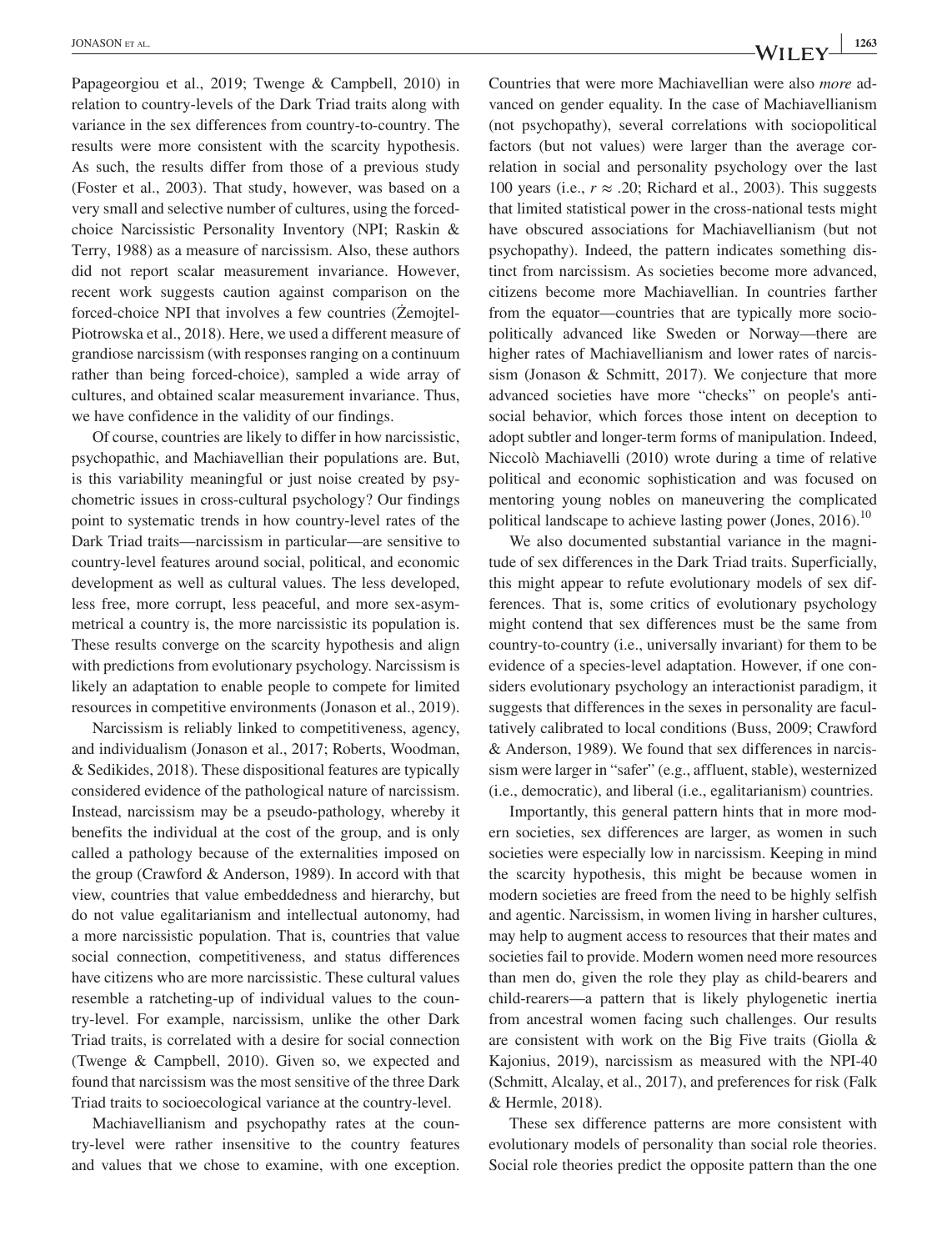we obtained (i.e., that sex differences in narcissism would be larger in countries that are *less*, not *more* advanced). In addition, there were no sex differences in Machiavellianism and several for psychopathy. Sex differences in psychopathy were larger in countries that had less gender inequality, more equality overall, a greater focus on hierarchy, and more harmony. For example, in the case of general inequality, men were more psychopathic in countries that were more equal. Collectively, this might imply a specific niche that best allows psychopaths—who tend to be men—to exploit others, a niche that is competitive economically, but also values people getting along. In more advanced societies, with weaker ties among people, psychopathy in men might be able to flourish. However, in less advanced societies, people know each other and have more face-to-face interactions allowing for the detection of men who engage in psychopathic behaviors. Indeed, psychopathy is linked to preferences for the relatively impersonal living conditions where competition is strong in the form of modern cities (Jonason, 2018).

### **4.1** | **Limitations**

Despite the novelty, the large, multinational sample, and the integration of country-level and individual-level data, our study has several limitations. To begin, although our data are not strictly W.E.I.R.D. (Henrich et al., 2010), they may still be subject to sampling biases, given our reliance on convenience samples of students living in relatively stable environments. Future research should expand the socioeconomic and linguistic range of the data we collected to verify that these effects generalize more widely, ideally with representative samples in each country.

Also, we acknowledge the subjectivity involved in the selection of cultural and economic indices that we used to test our hypotheses. Although there are other prominent cross-cultural theories, such as the GLOBE project (House, Hanges, Javidan, Dorfman, & Gupta, 2004) and Hofstede, Hofstede, and Minkov (2010) cultural dimensions, we opted for Schwartzian cultural values. These are correlated with individual-level values (Smith, Peterson, & Schwartz, 2002), which in turn are correlated with the Dark Triad traits (Kajonius, Persson, & Jonason, 2015). However, further research could extend our findings by searching for additional cultural factors responsible for cultural variance of the Dark Triad. Indeed, we have reported a substantial array of basic details here, allowing the interested researcher to take these details, pair them with the country-level factors in which they are interested and conduct relevant analyses. We encourage such work whether it be independent or in collaboration with us.

Moreover, our study was cross-sectional. Hence, we cannot track changes over time in the Dark Triad traits, claim that

the country-level effects cause the traits or the sex differences to vary, or there is not a mere scaling-up from individual to country in the effects. Future work could manipulate cues to the liberalization and scarcity to provide a more refined test of our hypotheses.

Furthermore, there is no shortage of criticism for the Dirty Dozen as a measure of the Dark Triad traits (Maples, Lamkin, & Miller, 2014). Our adoption of this measure was guided by an objective for measurement efficiency and for minimizing translation efforts in this large, multi-lab, multi-country project. In related research, drawing on these data, we found satisfactory levels of measurement invariance, allowing us to make reliable cross-cultural comparisons (Rogoza et al., 2020), and our isomorphism tests support this conclusion. The Dirty Dozen measure of narcissism, for example, may capture better vulnerable than grandiose narcissism, but the current results are consistent with work using other measures of narcissism (Jonason et al., 2019; Schmitt, Alcalay, et al., 2017). Above measurement concerns, there are doubts about whether Machiavellianism is redundant to psychopathy (Miller, Hyatt, Maples-Keller, Carter, & Lynam, 2017; see also: Vize, Collison, Miller, & Lynam, 2018; Vize, Lynam, Collison, & Miller, 2018). Our results suggest different effects for these two traits. Nevertheless, follow-up investigations could use lengthier assessments of the three traits to capture a more nuanced and potentially accurate view of cross-cultural variance in the Dark Triad traits.

Lastly, we failed to incorporate other potentially interesting "dark" personality traits, like sadism or spitefulness (Buckels, Jones, & Paulhus, 2013; Marcus, Zeigler-Hill, Mercer, & Norris, 2014). However, there is some doubt about the utility—incremental validity—of their inclusion. Nevertheless, we encourage future research to capture a wider array of "dark" personality traits, given the deleterious externalities these traits have on the world.

## **5** | **CONCLUSION**

We provided the first systematic and wide-scale examination of cross-cultural variance in the Dark Triad traits. Narcissistic countries (if there is such a thing; Johnson, 2020) appear to be less advanced, consistent with the scarcity hypothesis, and sex differences in narcissism appear larger in more advanced places, mostly as a function of a diminishing return on being narcissistic provided for women in these modern places. Although sex differences in Machiavellianism rates were insensitive to country-level factors, there were hints that more advanced places were more Machiavellian, a finding that supports a liberalization hypothesis. Also, although psychopathy rates were insensitive to country-level, sex differences were larger where there was more inequality. In closing, we offered a robust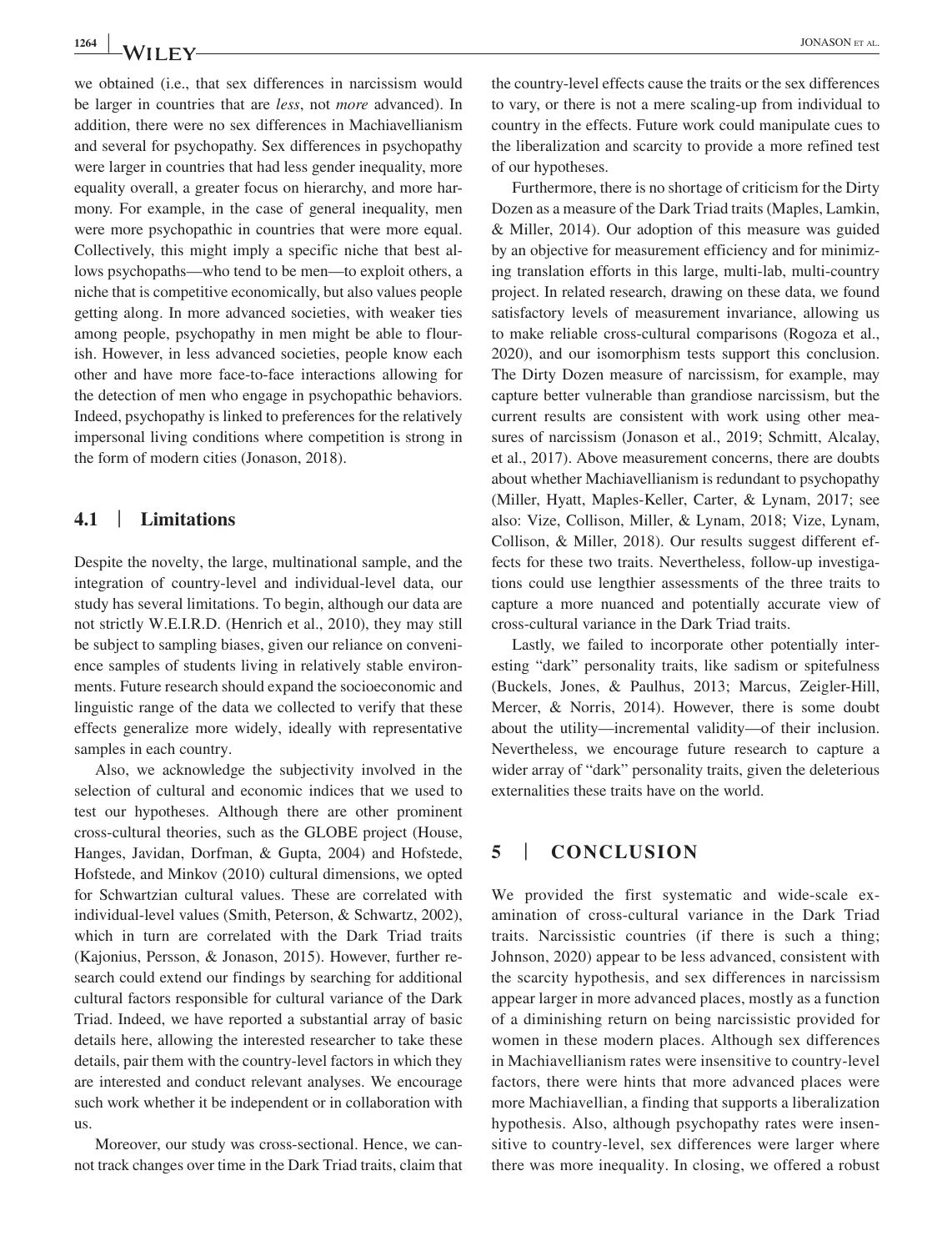accounting of how countries differ in how much their populations—women and men—are characterized by the Dark Triad traits.

#### **ACKNOWLEDGMENTS**

We thank Jeremy Frimer for providing the Canadian sample, Shalom H. Schwartz for commenting our paper prior to submission, and Radosław Rogoza for statistical consultation regarding cross-cultural invariance.

The authors disclosed receipt of the following financial support for the research, authorship, and/or publication of this article: Peter Jonason was partially funded by a grant from the Polish National Agency for Academic Exchange (PPN/ULM/2019/1/00019/U/00001). Magdalena Żemojtel-Piotrowska and Jarosław Piotrowski were supported by a grant from the Polish National Science Centre (2016/21/B/ HS6/01069). Kokou A. Atitsogbe was supported by a Swiss Government Excellence PhD Scholarship no. 2015.0639/ Togo/OP. Valdiney V. Gouveia was supported by the Brazilian National Council of Technological and Scientific Development. Joel Gruneau Brulin was supported by a John Templeton Foundation grant (51897). Martina Klicperova-Baker was supported by grants from the Grant Agency of the Czech Republic (#15-11062S) and the Czech Academy of Sciences (RVO 68081740). Evgeny Osin was supported by a grant from the Russian Academic Excellence (5-100).

#### **CONFLICT OF INTEREST**

The authors declared no potential conflicts of interest with respect to the research, authorship, and/or publication of this article.

#### **ORCID**

Peter K. Jonason<sup>D</sup> [https://orcid.](https://orcid.org/0000-0002-8833-048X) [org/0000-0002-8833-048X](https://orcid.org/0000-0002-8833-048X) *Magdalena Żemojtel-Piotrowska* **[https://orcid.](https://orcid.org/0000-0002-8017-8014)** [org/0000-0002-8017-8014](https://orcid.org/0000-0002-8017-8014) *John Maltby* **<https://orcid.org/0000-0002-0621-9359>** 

#### **ENDNOTES**

- $<sup>1</sup>$  A full list of scales included in this larger project can be found at</sup> [www.crossculturalpsychlab.com.](http://www.crossculturalpsychlab.com)
- <sup>2</sup> In all 49 countries, Machiavellianism was correlated with psychopathy (ranging from  $r[231] = .37$ ,  $p < .001$  in Czech Republic to  $r[202] = .80, p < .001$  in North Macedonia) and narcissism (ranging from *r*[221] = .18, *p* < .05 in Togo to *r*[201] = .66, *p* < .001 in Slovakia), and psychopathy was correlated with narcissism (ranging from  $r[556] = .13$ ,  $p < .05$  in China to  $r[201] = .69$ ,  $p < .001$  in Slovakia). Country-level narcissism was correlated with country-level Machiavellianism  $(r[48] = .25, p < .05)$  and with country-level psychopathy  $(r[48] = .45, p < .01)$ . Countrylevel Machiavellianism and country-level psychopathy were also correlated  $(r[48] = .58, p < .01)$ .

<sup>3</sup> [hdr.undp.org/en/content/human-development-index-hdi](http://hdr.undp.org/en/content/human-development-index-hdi)

- <sup>4</sup> [www.eiu.com/topic/democracy-index](http://www.eiu.com/topic/democracy-index)
- <sup>5</sup> [www.heritage.org/index/](http://www.heritage.org/index/)
- <sup>6</sup> [hdr.undp.org/en/content/gender-inequality-index-gii](http://hdr.undp.org/en/content/gender-inequality-index-gii)
- <sup>7</sup> [reliefweb.int/report/world/global-peace-index-2018](http://reliefweb.int/report/world/global-peace-index-2018)
- <sup>8</sup> <https://www.cia.gov/library/publications/the-world-factbook>
- $9$  If less than 25% of the intercepts are non-invariant, there is sufficient scalar invariance to consider cross-cultural comparisons as trustworthy (Asparouhov & Muthén, 2014).
- <sup>10</sup> Niccolò Machiavelli may also intended to warn subtly the populace about the dangers associated with a Machiavellian leader.

#### **REFERENCES**

- Asparouhov, T., & Muthén, B. O. (2014). Multi-group factor analysis alignment. *Structural Equation Modeling*, *21*, 1–14. [https://doi.](https://doi.org/10.1080/10705511.2014.919210) [org/10.1080/10705511.2014.919210](https://doi.org/10.1080/10705511.2014.919210)
- Buckels, E. E., Jones, D. N., & Paulhus, D. L. (2013). Behavioral confirmation of everyday sadism. *Psychological Science*, *24*, 2201–2209. <https://doi.org/10.1177/0956797613490749>
- Buss, D. M. (2009). How can evolutionary psychology explain personality and individual differences? *Perspectives on Psychological Science*, *4*, 359–366.<https://doi.org/10.1111/j.1745-6924.2009.01138.x>
- Campbell, W. K., & Żemojtel-Piotrowska, M. (2017). *Psychological entitlement across 50 countries: Invariance, isomorphism and theoretically relevant correlates*. Paper presented at the regional meeting of International Association of Cross-Cultural Psychology, Warsaw.
- Carter, G. L., Lyons, M., & Brewer, G. (2018). Lifetime offspring and the Dark Triad. *Personality and Individual Differences*, *132*, 79–83. <https://doi.org/10.1016/j.paid.2018.05.017>
- Crawford, C. B., & Anderson, J. L. (1989). Sociobiology: An environmentalist discipline. *American Psychologist*, *44*, 1449–1459. [https://](https://doi.org/10.1037/0003-066X.44.12.1449) [doi.org/10.1037/0003-066X.44.12.1449](https://doi.org/10.1037/0003-066X.44.12.1449)
- Davidov, E., Meuleman, B., Cieciuch, J., Schmidt, P., & Billiet, J. (2014). Measurement equivalence in cross-national research. *Annual Review of Sociology*, *40*, 55–75. [https://doi.org/10.1146/](https://doi.org/10.1146/annurev-soc-071913-043137) [annurev-soc-071913-043137](https://doi.org/10.1146/annurev-soc-071913-043137)
- Eagly, A. H., & Wood, W. (1999). The origins of sex differences in human behavior: Evolved dispositions versus social roles. *American Psychologist*, *54*, 408–423. [https://doi.](https://doi.org/10.1037//0003-066x.54.6.408) [org/10.1037//0003-066x.54.6.408](https://doi.org/10.1037//0003-066x.54.6.408)
- Falk, A., & Hermle, J. (2018). Relationship of gender differences in preferences to economic development and gender equality. *Science*, *362*, eaas9899. <https://doi.org/10.1126/science.aas9899>
- Figueredo, A. J., Wolf, P. S. A., Gladden, P. R., Olderbak, S. D., Andrzejczak, D. J., & Jacobs, W. J. (2009). Ecological approaches to personality. In D. M. Buss & P. Hawley (Eds.), *The evolution of personality and individual differences*. New York, NY: Oxford University Press.
- Foster, J. D., Campbell, W. K., & Twenge, J. M. (2003). Individual differences in narcissism: Inflated self-views across the lifespan and around the world. *Journal of Research in Personality*, *37*(6), 469– 486. [https://doi.org/10.1016/S0092-6566\(03\)00026-6](https://doi.org/10.1016/S0092-6566(03)00026-6)
- Gebauer, J. E., & Sedikides, C. (2018). Agency and communion in grandiose narcissism. In A. E. Abele & B. Wojciszke (Eds.), *Agency and communion in social psychology* (pp. 90–102). Abingdon-on-Thames, UK: Routledge.
- Giolla, E. M., & Kajonius, P. J. (2019). Sex differences in personality are larger in gender equal countries: Replicating and extending a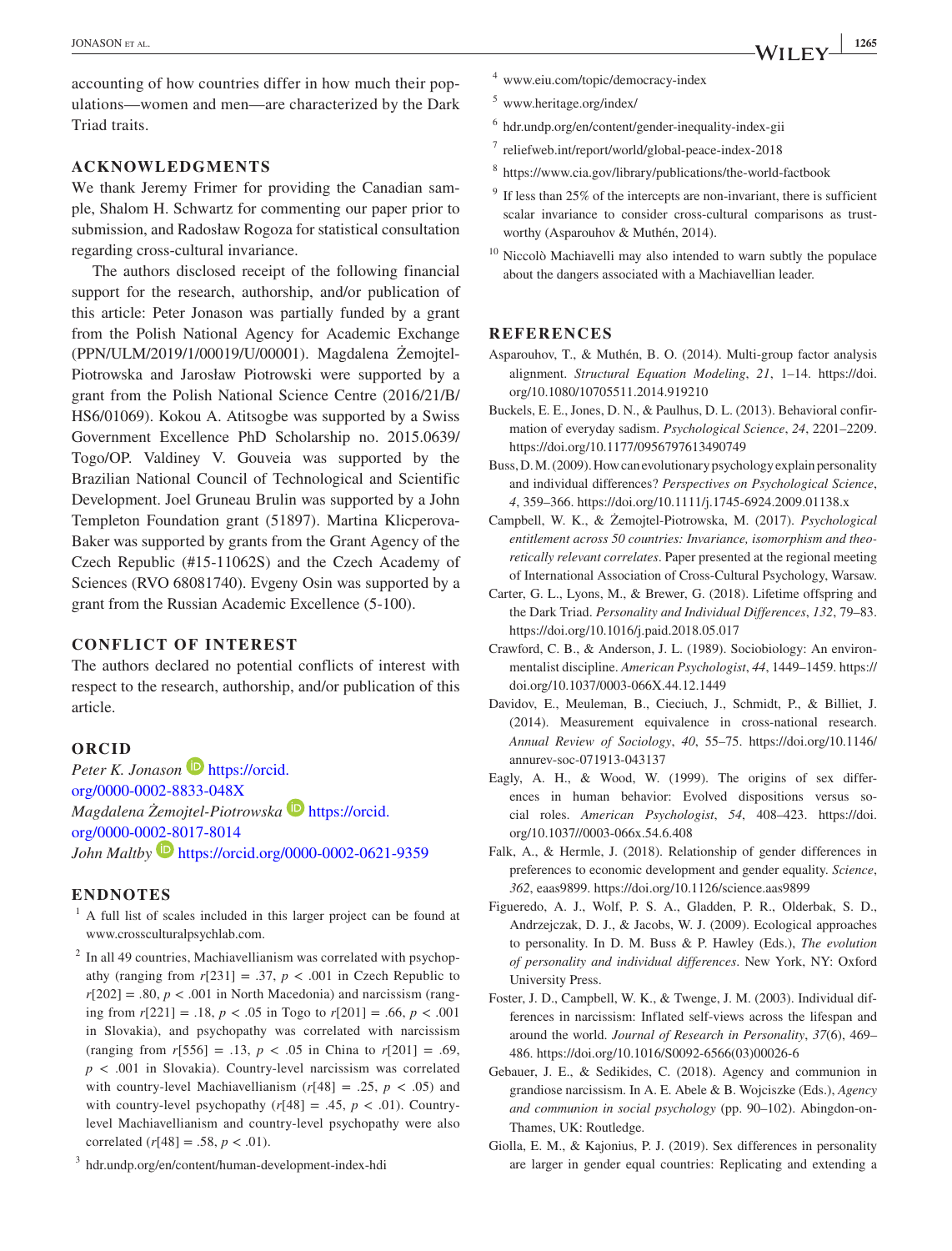**<sup>1266</sup> <sup>|</sup>** JONASON et al.

surprising finding. *International Journal of Psychology*, *54*, 705– 711.<https://doi.org/10.1002/ijop.12529>

- Henrich, J., Heine, S., & Norenzayan, A. (2010). The WEIRDest people of the world? *Behavioral and Brain Sciences*, *33*, 61–135. [https://](https://doi.org/10.1017/S0140525X0999152X) [doi.org/10.1017/S0140525X0999152X](https://doi.org/10.1017/S0140525X0999152X)
- Hofstede, G., Hofstede, G. J., & Minkov, M. (2010). *Cultures and organizations: Software of the mind*. New York, NY: McGraw-Hill.
- House, R. J., Hanges, P. J., Javidan, M., Dorfman, P. W., & Gupta, V. (2004). *Culture, leadership, and organizations: The GLOBE study of 62 societies*. New York, NY: Sage.
- Inglehart, R., Basanez, M., Diez-Madrano, J., Halman, L., & Luijkx, R. (2004). *Human beliefs and values: A cross cultural source book based on the 1999–2002 values surveys*. Mexico: Siglio XXI Editores.
- Inglehart, R., & Norris, P. (2009). *Rising tide: Gender equality and cultural change across world*. Cambridge, UK: Cambridge University Press.
- Johnson, L. K. (2020). Narcissistic people, not narcissistic nations: Using multilevel modelling to explore narcissism across countries. *Personality and Individual Differences*, *163*, 110079. [https://doi.](https://doi.org/10.1016/j.paid.2020.110079) [org/10.1016/j.paid.2020.110079](https://doi.org/10.1016/j.paid.2020.110079)
- Jonason, P. K. (2018). Bright lights, big city: The Dark Triad traits and geographical preferences. *Personality and Individual Differences*, *132*, 66–73. <https://doi.org/10.1016/j.paid.2018.05.024>
- Jonason, P. K., Foster, J. D., Oshio, A., Sitnikova, M., Birkas, B., & Gouveia, V. V. (2017). Self-construals and the Dark Triad traits in six countries. *Personality and Individual Differences*, *113*, 120–124. <https://doi.org/10.1016/j.paid.2017.02.053>
- Jonason, P. K., Li, N. P., & Czarna, A. Z. (2013). Quick and Dirty: Some psychosocial costs associated with the Dark Triad in three countries. *Evolutionary Psychology*, *11*, 172–185. [https://doi.](https://doi.org/10.1177/147470491301100116) [org/10.1177/147470491301100116](https://doi.org/10.1177/147470491301100116)
- Jonason, P. K., Okan, C., & Özsoy, E. (2019). The Dark Triad traits in Australia and Turkey. *Personality and Individual Differences*, *149*, 123–127.<https://doi.org/10.1016/j.paid.2019.05.058>
- Jonason, P. K., & Schmitt, D. P. (2017). Where the psychological adaptations hit the ecological road. *Behavioral and Brain Sciences*, *40*, 23–25. <https://doi.org/10.1017/S0140525X16001199>
- Jonason, P. K., & Webster, G. D. (2010). The Dirty Dozen: A concise measure of the Dark Triad. *Psychological Assessment*, *22*, 420–432. <https://doi.org/10.1037/a0019265>
- Jones, D. N. (2016). The nature of Machiavellianism: Distinct patterns of misbehavior. In V. Zeigler-Hill & D. K. Marcus (Eds.), *The dark side of personality: Science and practice in social, personality, and clinical psychology* (pp. 87–107). Washington, DC: American Psychological Association.
- Kajonius, P., Persson, B., & Jonason, P. K. (2015). Hedonism, achievement, and power: Universal values that characterize the Dark Triad. *Personality and Individual Differences*, *77*, 173–178. [https://doi.](https://doi.org/10.1016/j.paid.2014.12.055) [org/10.1016/j.paid.2014.12.055](https://doi.org/10.1016/j.paid.2014.12.055)
- Kenrick, D. T., Sadalla, E. K., Groth, G., & Trost, M. R. (1990). Evolution, traits, and the stages of human courtship: Qualifying the parental investment model. *Journal of Personality*, *58*, 97–116. <https://doi.org/10.1111/j.1467-6494.1990.tb00909.x>
- Leung, K., & Bond, M. H. (2004). Social axioms: A model for social beliefs in multi-cultural perspective. *Advances in Experimental Social Psychology*, *36*, 122–197. [https://doi.org/10.1016/S0065](https://doi.org/10.1016/S0065-2601(04)36003-X) [-2601\(04\)36003-X](https://doi.org/10.1016/S0065-2601(04)36003-X)
- Lipsey, M. W., & Wilson, D. B. (2001). *Practical meta-analysis*. Thousand Oaks, CA: Sage.
- Machiavelli, N. (2010). *The prince* (2nd ed.). Chicago, IL: University of Chicago Press. (Original work published 1532)
- Mahadevan, N., Gregg, A. P., & Sedikides, C. (2019). Is self-regard a sociometer or a hierometer? Self-esteem tracks status and inclusion, narcissism tracks status. *Journal of Personality and Social Psychology*, *116*, 444–466. <https://doi.org/10.1037/pspp0000189>
- Maples, J. L., Lamkin, J., & Miller, J. D. (2014). A test of two brief measures of the Dark Triad: The Dirty Dozen and Short Dark Triad. *Psychological Assessment*, *26*, 326–331. [https://doi.org/10.1037/](https://doi.org/10.1037/a0035084) [a0035084](https://doi.org/10.1037/a0035084)
- Marcus, D. K., Zeigler-Hill, V., Mercer, S. H., & Norris, A. L. (2014). The psychology of spite and the measurement of spitefulness. *Psychological Assessment*, *26*, 563–574. [https://doi.org/10.1037/](https://doi.org/10.1037/a0036039) [a0036039](https://doi.org/10.1037/a0036039)
- Miller, J. D., Hyatt, C. S., Maples-Keller, J. L., Carter, N. T., & Lynam, D. R. (2017). Psychopathy and Machiavellianism: A distinction without a difference? *Journal of Personality*, *85*(638), 439–453. <https://doi.org/10.1111/jopy.12251>
- Miller, J. D., Maples, J. L., Buffardi, L., Cai, H., Gentile, B., Kisbu-Sakarya, Y., … Campbell, W. K. (2015). Narcissism and United States' culture: The view from home and around the world. *Journal of Personality and Social Psychology*, *109*, 1068–1089. [https://doi.](https://doi.org/10.1037/a0039543) [org/10.1037/a0039543](https://doi.org/10.1037/a0039543)
- Muris, P., Merckelbach, H., Otgaar, H., & Meijer, E. (2017). The malevolent side of human nature: A meta-analysis and critical review of the literature on the Dark Triad (narcissism, Machiavellianism, and psychopathy). *Perspectives on Psychological Science*, *12*, 183–204. <https://doi.org/10.1177/1745691616666070>
- Neumann, C., Schmitt, D. P., Carter, R., Embley, I., & Hare, R. D. (2012). Psychopathic traits in males and females across the globe. *Behavioral Sciences & the Law*, *30*, 557–574. [https://doi.](https://doi.org/10.1037/ebs0000065) [org/10.1037/ebs0000065](https://doi.org/10.1037/ebs0000065)
- Papageorgiou, K. A., Gianniou, F.-M., Wilson, P., Moneta, G. B., Bilello, D., & Clough, P. J. (2019). The bright side of dark: Exploring the positive effect of narcissism on perceived stress through mental toughness. *Personality and Individual Differences*, *139*, 116–124. <https://doi.org/10.1016/j.paid.2018.11.004>
- Raskin, R., & Terry, H. (1988). A principal-components analysis of the Narcissistic Personality Inventory and further evidence of its construct validity. *Journal of Personality and Social Psychology*, *54*, 890–902. <https://doi.org/10.1037/0022-3514.54.5.890>
- Richard, F. D., Bond, C. F., Jr., & Stokes-Zoota, J. J. (2003). One hundred years of social psychology quantitatively described. *Review of General Psychology*, *7*, 331–363. [https://doi.](https://doi.org/10.1037/1089-2680.7.4.331) [org/10.1037/1089-2680.7.4.331](https://doi.org/10.1037/1089-2680.7.4.331)
- Roberts, T., Woodman, T., & Sedikides, C. (2018). Pass *me* the ball: Narcissism in performance settings. *International Review of Sport and Exercise Psychology*, *11*, 190–213. [https://doi.](https://doi.org/10.1080/1750984X.2017.1290815) [org/10.1080/1750984X.2017.1290815](https://doi.org/10.1080/1750984X.2017.1290815)
- Rogoza, R., Żemojtel-Piotrowska, M., Jonason, P. K., Piotrowski, J., Campbell, W. K., Gebauer, J. E., … Wlodarczyk, A. (2020). Structure of the Dark Triad: Evidence from 49 countries. *Assessment*. Advance online publication.<https://doi.org/10.1177/1073191120922611>
- Różycka-Tran, J., Boski, P., & Wojciszke, B. (2015). Belief in zero-sum game as social axiom: A 37-nation study. *Journal of Cross-Cultural Psychology*, *46*, 525–548. [https://doi.org/10.1177/0022022115](https://doi.org/10.1177/0022022115572226) [572226](https://doi.org/10.1177/0022022115572226)
- Różycka-Tran, J., Jurek, P., Olech, M., Piotrowski, J., & Żemojtel-Piotrowska, M. (2019). A warrior society: Data from 30 countries show that belief in life as a zero-sum game is related to military